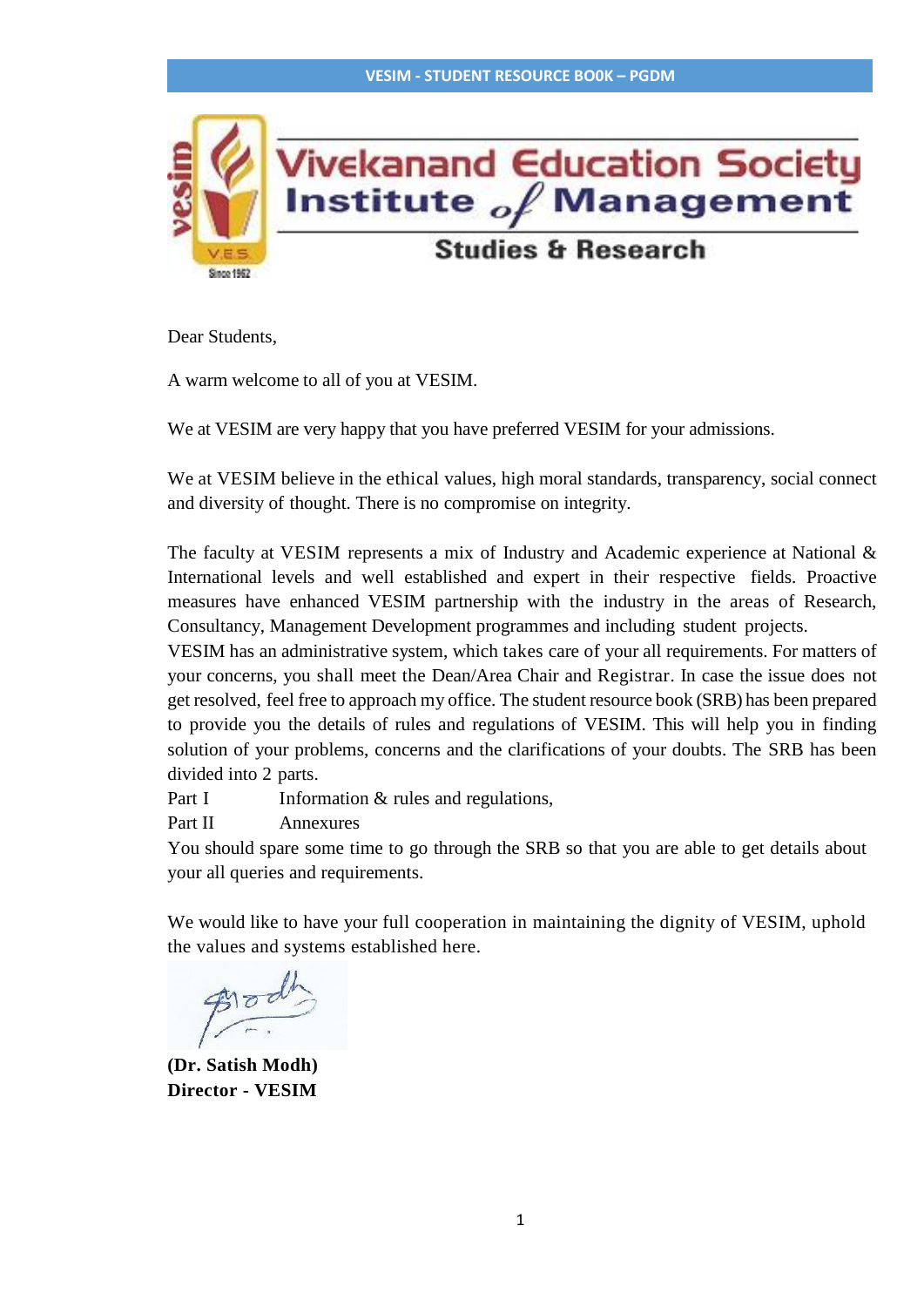**VESIM - STUDENT RESOURCE BO0K – PGDM**

# **PART – I**

# **Information and Rules & Regulations**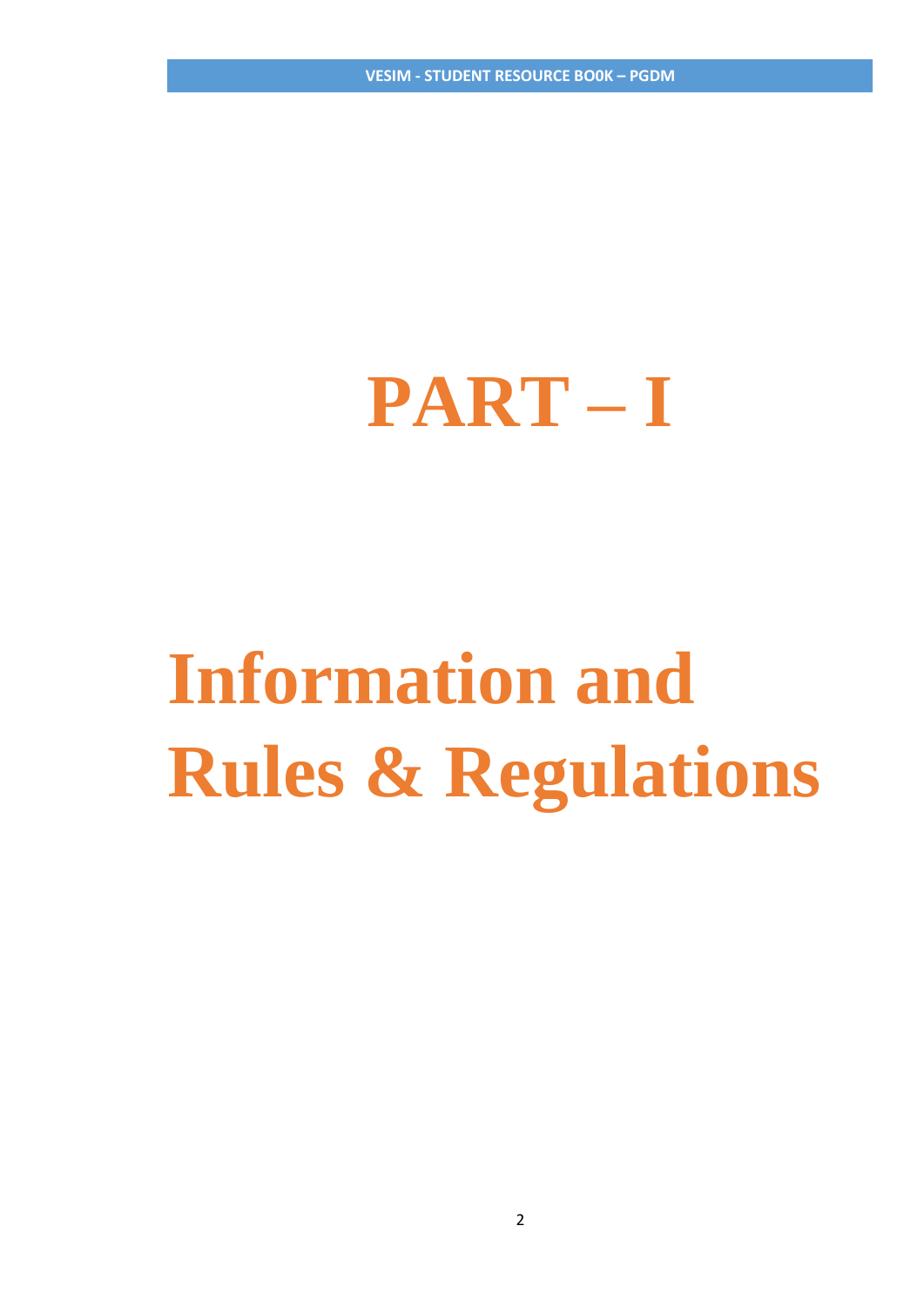## **Student Guidelines**

(w.e.f. June 2017)

## **1. Introduction**

- 1.1 These guidelines deal with day to day functioning of VESIM, its infrastructure and academic services to the students.
- **1.2 Rules & Guidelines of this Students Resource Book ( SRB) shall be binding, for PGDM Students.**
- 1.3 This SRB VESIM is the final interpretation of any student's related guideline, rule or regulation. In the event of any dispute, the SRB will prevail.
- 1.4 VESIM has the right to make any changes as it may deem fit in terms of the program content, name of the Degree / Diploma, duration, method of delivery, faculty, refund policy, evaluation norms, standard of passing, Guidelines, etc. In case of any dispute or differences about the program, the decision of the Director of VESIM will be final and binding on all the participants.
- 1.5 All disputes are subject to Mumbai jurisdiction only.

### 2. **General guidelines:**

#### 2.1 **Code of Conduct**

- 2.1.1 Cleanliness of the premises must be maintained by everyone in VESIM at all times. Ours is a **non-smoking** campus. Possession and Consumption of alcoholic beverages / toxic materials and your presence on the campus under the influence of alcohol/ toxic material shall be serious offence. The maximum punishment can be rustication from VESIM.
- 2.1.2 There is acute shortage of parking space and the students are requested to park their vehicles outside the campus premises.
- 2.1.3 Problems about administrative facility, faculty, and classrooms etc, shall be addressed, through the class representative, with the course coordinator. In the absence of a satisfactory response, the student may approach Registrar/ Dean/Directors of VESIM.
- 2.1.4 In case of Lecture Cancellation, the course coordinator will inform about changes to class representative/respective students through email /Notice Board. Class representatives will not arrange any extra lectures, guest lectures, and lecture cancellations directly with the faculty.
- 2.1.5 Use of cell phones is **not** permitted in the Class Rooms. Any student found using the cell phone will be penalized as per the regulations in force. The Students will deposit their mobile in SWITCHED OFF mode at the beginning of the class with the class representative. They can collect the same at the end of the class.
- 2.1.6 Communication to students shall be via email /Notice Board. Students are advised to check the email /Notice Board constantly every day, and not rely on rumour or hearsay about any matter.
- 2.1.7 All students have been provided with an Identity Card, which they must wear.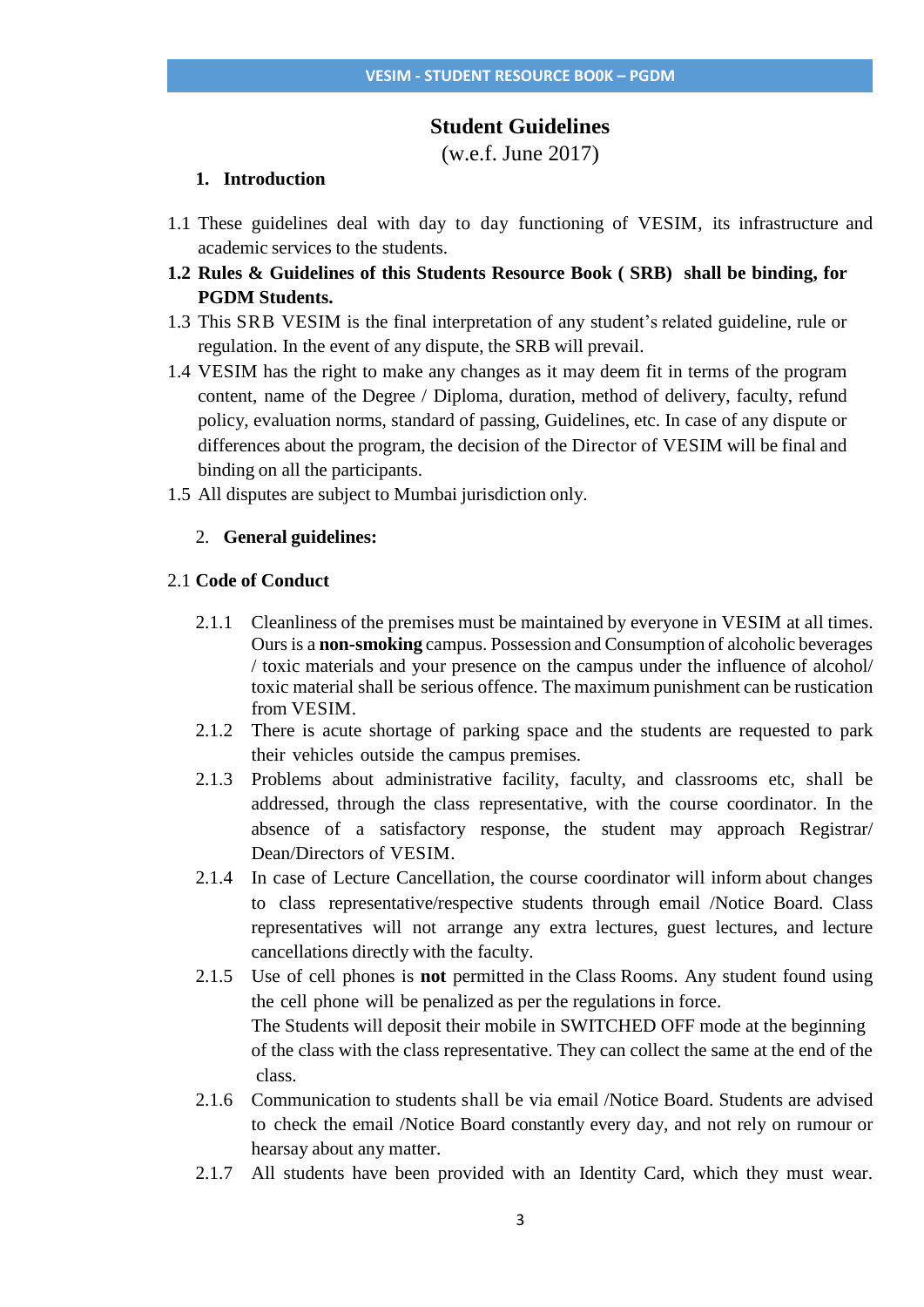**Mandatorily**. Entry is strictly through Identity Card and will be monitored by VESIM. Penalty will be levied / action will be taken for noncompliance.

The Students will deposit their mobile in SWITCHED OFF mode at the beginning of the class with the class representative. They can collect the same at the end of the class.

- 2.1.8 Students are requested to keep safety procedures in mind at all times. Fire extinguishers are placed in strategic areas in order to ensure the safety and welfare of everyone in VESIM. Tampering with fire extinguishers or any part of the fire alarm system shall be a serious offence.
- 2.1.9 Any student resorting to physical fights will amount to ragging and action will be taken accordingly.
- 2.1.10 If any student, during the tenure of his studentship, has police case on his/ her name, he/she shall be liable for appropriate action against him/ her.
- 2.1.11 Code of Conduct & Disciplinary provision, Anti Ragging , Women Development Cell ( WDC) provisions are already mentioned in the Admission Prospectus on Page No 39. Student and Parent should undertake the adherence of this Code of Conduct & Disciplinary Rules

## **2.2 Dress Code:**

- 2.2.1 At VESIM, regular interactions takes place with many corporate and international visitors. Therefore, half pants, short skirts, Bathroom slippers are not allowed.
- 2.2.2 All functions of VESIM, including seminars, conferences and guest lectures, students are required to dress in Institute blazer, Tie/ Cravat, Lapel Pin.

#### 2.3 **Punctuality**

- 2.3.1 Classes must start on time. Late coming is not permitted. Faculty are authorised not to allow latecomers in the class.
- 2.3.2 Students have to remain present for all events of VESIM, including the Convocation, Sports Day, Republic Day, Independence Day, Guest lectures, Compulsory workshops, and other events as intimated on the notice board/ email. Attendance will be taken on all events. Remaining absent when attendance is compulsory, may result in action and/or appear on the transcript or as may be decided by VESIM management.
- 2.3.3 If students are leaving the station, including those who are representing VESIM for social, cultural, and co- curricular events, for personal or institutional work, have to obtain prior written permission from the Director/Dean.
- 2.3.4 Students have to maintain deadlines for submissions of projects, reports, assignments, forms and any other submission to VESIM or the faculty.
- 2.3.5 Any act of indiscipline, misbehavior, indulgence into unethical practices including possession or use of drugs, alcoholic drinks, harassment if any, violence, disobedience, noncompliance etc. shall not tolerated.
- 2.3.6 Based on gravity of act, the student can be rusticated from VESIM. VESIM will not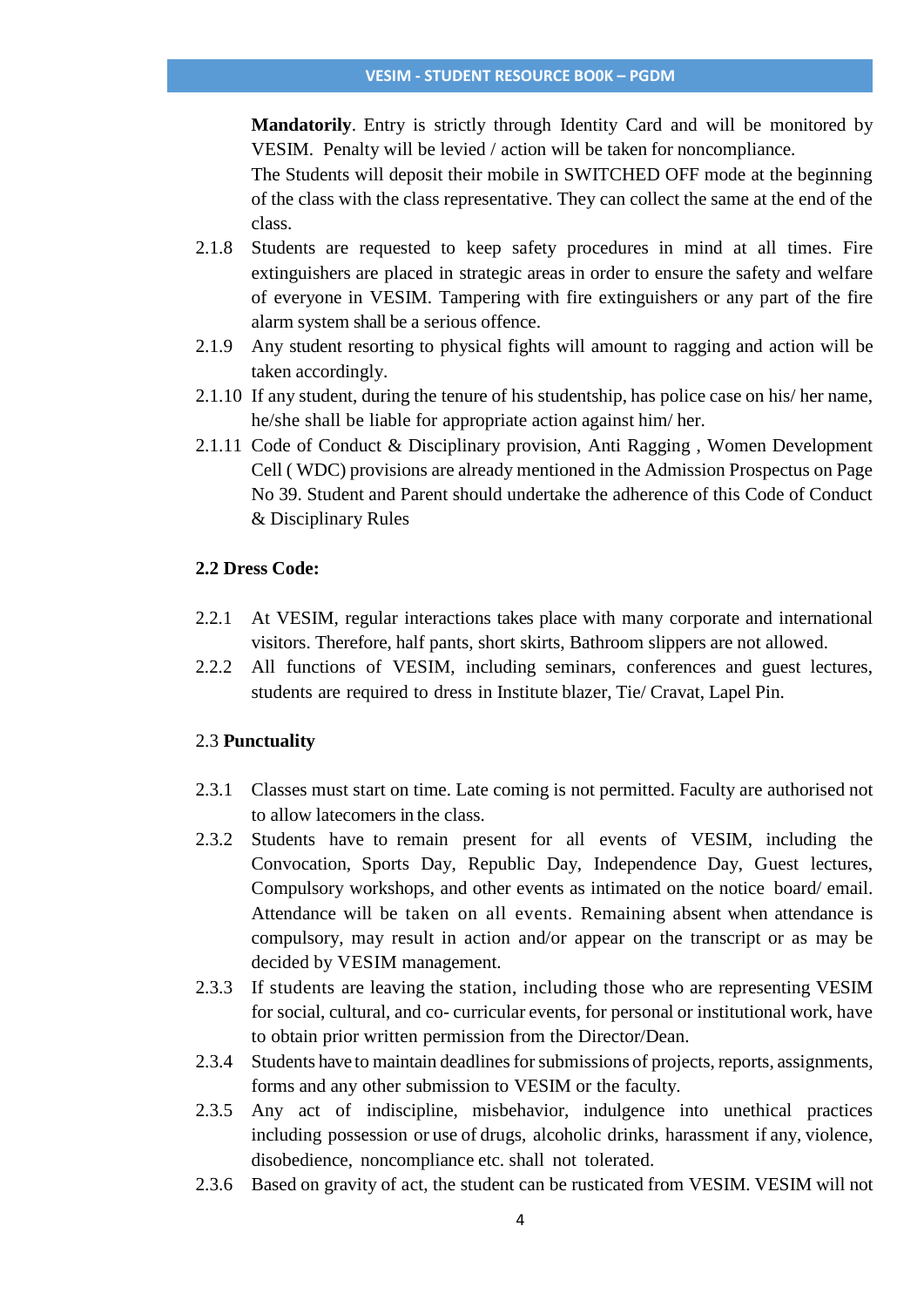be held responsible for any actions which will be initiated by the regulatory authority like police, corporation etc.

## **3. Guidelines for Documents Submission / Payment of fees / Cancellation of Admission / Re-admission / Admission Deferment**

## **3.1 Submission of certificates / mark sheets:**

A student has to submit all the relevant documents / certificates / mark sheets as per the offer letter issued by VESIM. Non-submission of such mandatory documents after the stipulated time will result in cancellation of admission of concerned student and the admission fees will NOT be refunded.

#### **3.2 Payment of fees for subsequent years:**

The students going to next class shall pay the fees, for the subsequent years, as per the notice issued by admission department otherwise late fee will be levied if not paid by due date.

### **3.3 Readmission:**

3.3.1 A student can seek re-admission in the next academic year, by paying 25% of the total fee normally payable, in case he / she fails to fulfil the criteria of passing standards in SRB.

# **3.4 Re-admission rules:**

- 3.4.1 Student can take re-admission only once in the said academic year. Re-admission in different years can be taken but total period to clear the PGDM programme should not exceed total 4 years including the re-admissions.
- 3.4.2 A student takes re-admission in an academic year but does not pass and is not able to go to next class again, as per passing standards or any other reason as per rules, such student will not be eligible for re-admission again and will have to leave the programme.

#### **3.4.3 Procedure:**

The admission department will scrutinize and send the applications to concerned authorities for approval. VESIM decision with respect to this will be final.

The student must take the admission in the subsequent year otherwise the admission will lapse and the fee will not be refunded.

### **4. Attendance and Leave guidelines:**

- 4.1 Student has to monitor his/her attendance. The attendance reports shall be placed on notice board/s after every 2 weeks.
- 4.2 For absence due to any reason, written application to be submitted to the Course Coordinator. In emergency intimation may be given on phone/email.
- 4.3 Students must not approach any faculty for attendance related issues.
- 4.4 You being in a full time course, 100% attendance in the class is compulsory.
- 4.5 However for medical reasons / personal reasons / contest / placement / institutional work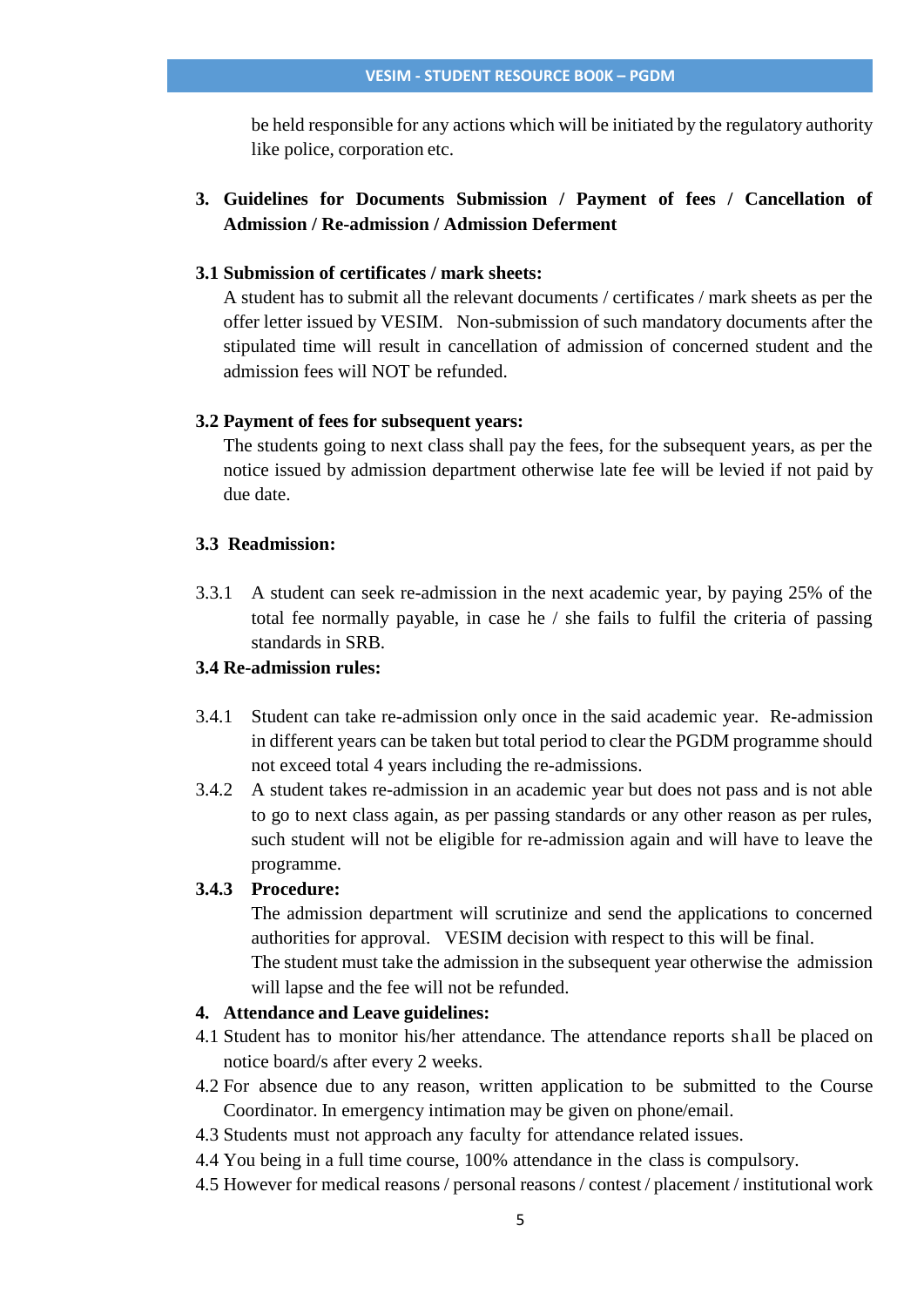/ other activities, absence upto 25% may be allowed.

4.6 Students with less than 60% of attendance (Overall) in any trimester shall not be eligible to appear in End Term examinations. They have to take re-admission in the same trimester of subsequent academic year and complete all the requirements of the program and pay requisite fees as per the prevailing rules of VESIM.

## 4.7 **Lowering of grades in individual Course/s**: **PGDM**

4.7.1 Students who are having attendance equal to or more than 60% and below 75%, will be declared as defaulters and respective grades in course/s as obtained on the basis of his/ her academic performance will be lowered as per the details mentioned in the table below

| <b>Programme</b>  | Attendance % (In each<br>Course/s) | <b>Grades</b> |
|-------------------|------------------------------------|---------------|
| ALL PGDM          | Less than $60\%$                   | D Grade       |
| <b>PROGRAMMES</b> | 60\% to 69.9\%                     | 2 Grades Less |
|                   | 70\% to 74.9\%                     | 1 Grade Less  |
|                   |                                    |               |

4.7.2 The cases of Death in family/self-marriage/long illness/ maternity will be dealt with on case to case basis by Director VESIM. Such students will have to submit all the relevant documents. In such cases first 25% (out of 100% attendance) exemption will be adjusted and additional exemption in attendance can be permitted upto a maximum of 15%.

# **5. Academic Guidelines:**

## **5.1 Evaluation System:**

- 5.1.1 Marking System for the Internal Evaluation and Term End Exam has been incorporated in the Syllabus itself
- 5.1.2 Credit Based Grading System has been adopted for the Program

## **5.2 Credit Point:**

5.2.1 A Credit Point denotes the quantum of effort required to be put in by a student, who takes up a course. In other words, it is an index of number of learning hours prescribed for a certain segment of learning.

## **5.2.2 Credit Point Computation**

1 Credit is equivalent to 10- Hours of learning.

## **5.2.3 Credit completion and Credit accumulation:**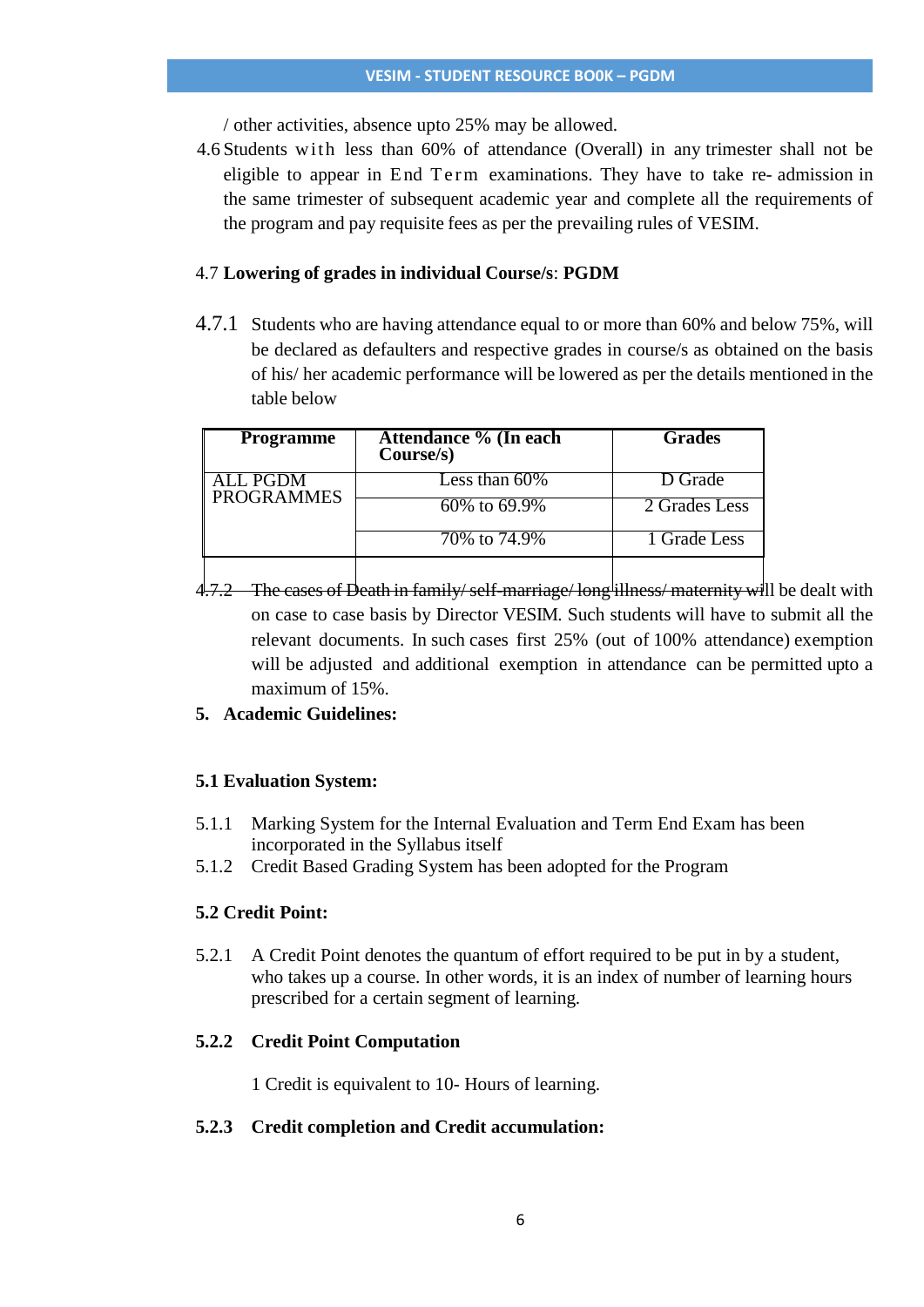- a. Each module of an academic program has been assigned specific credit points defining successful completion of the course under study.
- b. Credit completion or Credit acquisition may be considered after the student has successfully cleared all the evaluation criteria with respect to a single course.
- c. A student who successfully completes a 3 CP (Credit Point) course is treated to have collected or acquired 3 credits. His/her performance above the minimum prescribed level (viz. grades / marks obtained) has no bearing on the number of credits collected or acquired.
- d. credits will keep on accumulating more as student completes additional courses
- e. The Trimester wise breakup of Credit and hours for the course is as per the table given with course structure for each course /Area.

### **5.3 Grading System**

- 5.3.1 A well designed evaluation system that integrates the aforesaid parameters having due attention to their relative importance in the context of the given academic program.
- 5.3.2 Grading, in the educational context is a method of reporting the result of a learner's Performance subsequent to his evaluation. It involves a set of alphabets which are clearly defined and designated and uniformly understood by all the stake holders. A properly introduced grading system not only provides for a comparison of the learners' performance but it also indicates the quality of performance with respect to the amount of efforts put in and the amount of knowledge acquired at the end of the course by the learners.

#### **5.3.3 The Grading Point System**

The Institute (VESIM) would follow the following 'letter grades' and corresponding grade points:

| Grade | <b>Grade Point</b> | GPA/CGPA Range |
|-------|--------------------|----------------|
| A+    | 4.00               | $3.76 - 4.00$  |
| A     | 3.75               | $3.51 - 3.75$  |
| A-    | 3.50               | $3.26 - 3.50$  |
| B+    | 3.25               | $3.01 - 3.25$  |
| B     | 3.00               | $2.76 - 3.00$  |
| B-    | 2.75               | $2.51 - 2.75$  |
| $C+$  | 2.50               | $2.26 - 2.50$  |
| C     | 2.25               | $2.01 - 2.25$  |
| $C-$  | 2.00               | $1.51 - 2.00$  |
| D     | 1.50               | $1.00 - 1.50$  |
| F     | 0.00               | < 1.00         |

# Grades For PGDM 4 Point Scale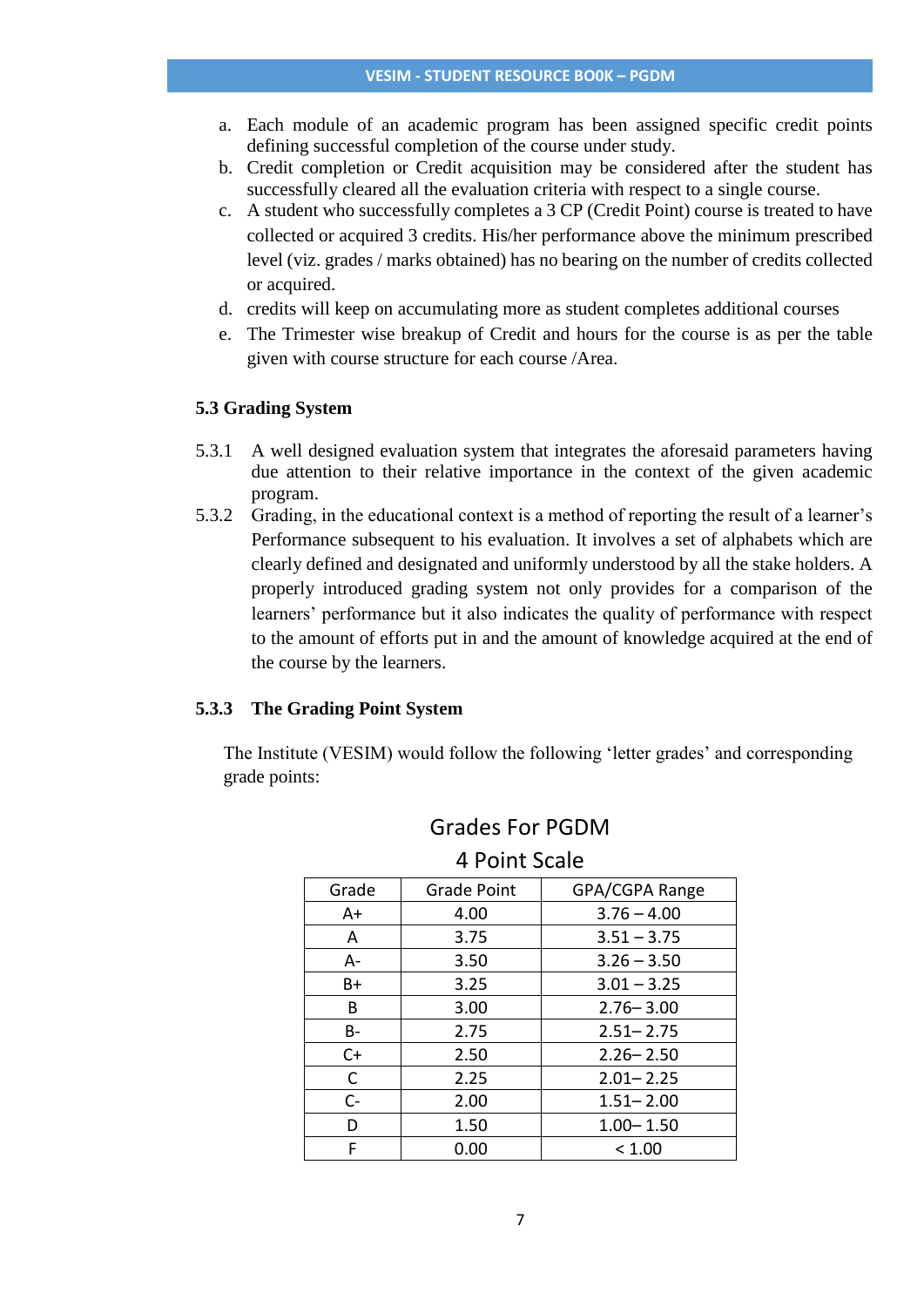## 5.3.4 **Method of calculation of letter grade and GPA/ CGPA**

- a. For the calculation of grades, the following guidelines would be observed:
	- i. Maximum marks assigned by the faculty concerned for a course will be taken into account for the batch/ group.
	- ii. Difference between the maximum marks and 50 marks would be calculated.
	- iii. The said difference will be equally divided into slabs of nine letter grades  $(i.e. A+, A, and A-, B+, B and B- and C+, C and C- and D)$
	- iv. 'F' grade will be assigned to students who obtained less than 50 marks
- b. Grading will be done on the basis of marks obtained by a student in each course which will be fitted into the above slabs of letter grades. Here A will include A+, A and A-, B includes B+, B and B-, C includes C+, C and C- as given above, while calculating the letter grades for each course of students:

# **Abbreviations and Formula's Used:-**

**G:** Grade

**GP:** Grade Points **C:** Credits **CP:** Credit Points **CG:** Credits X Grades (Product of credits & Grades) **∑CG:** Sum of Product of Credits & Grades points **∑C:** Sum of Credits points

 $GPA = \sum CG$ **------** ∑**C**

**GPA:** Grade Point Average shall be calculated for individual Trimester.

**CGPA:** Cumulative Grade Point Average shall be calculated for the entire Programme by considering all the s taken together.

#### **6.0 Mentoring Programme – Guru Shishya Programme:**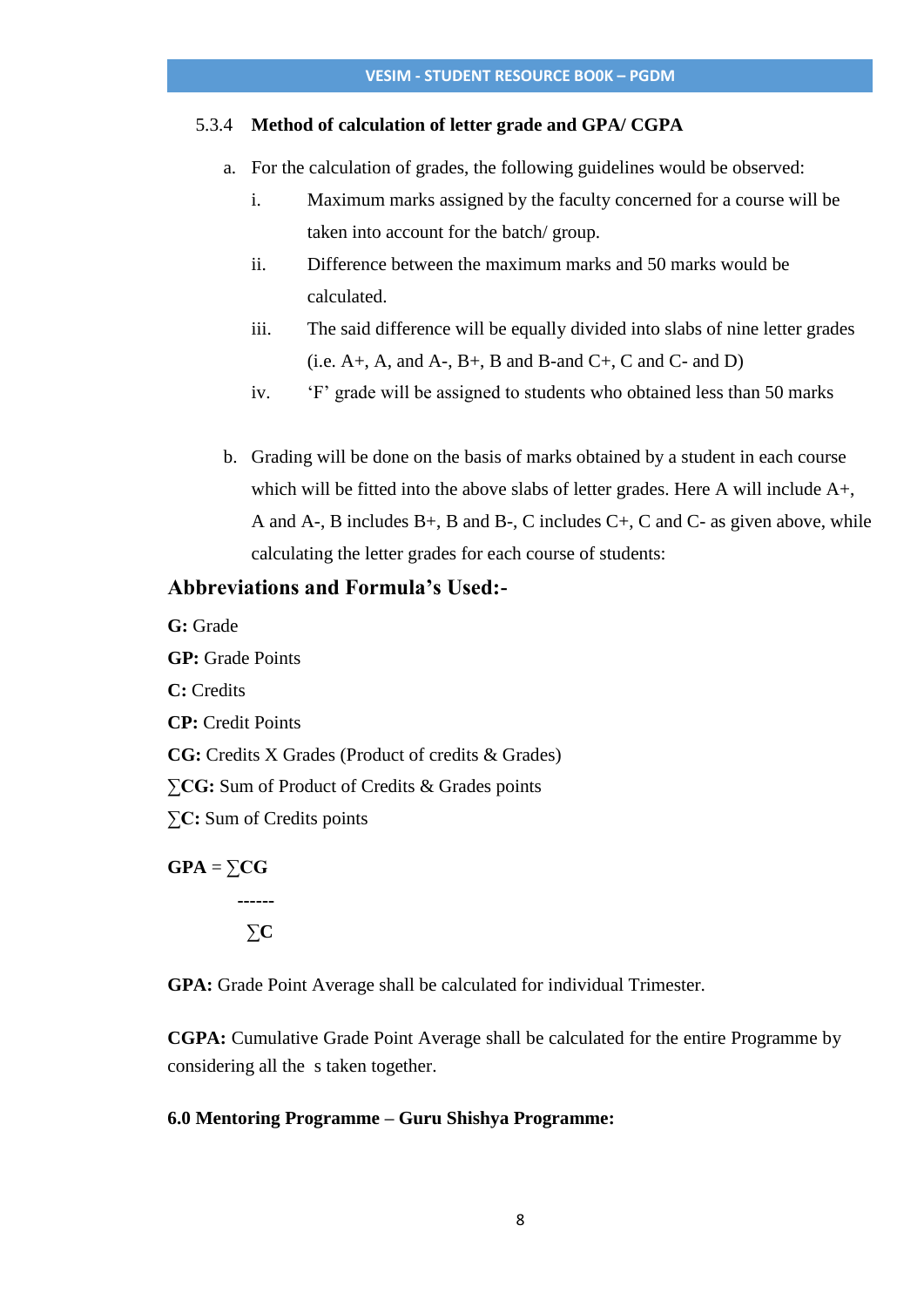- 6.1 Students have been assigned faculty mentors so as to help them in matters related to academics, VESIM culture, selection of courses, and any other help required by them. Do meet your faculty mentor regularly.
- 6.2 Students, like all human beings, face some situations when they are not able to deal with them. They are not able to lead a normal life, feel lonely, and have sleepless nights. This affects decision making, logical thinking, studies and work. The mentor helps them by counselling during such times. Detailed guidelines for the programme will be issued from time to time.

## **7.0 Feedback Mechanism:**

- 7.1 VESIM has a well-established feedback mechanism for conveying students' perceptions. The components are:
	- 7.1.a At the end of the third week of every Trimester Director/Dean / Area Chairpersons shall meet students personally for the Oral Feedback.
	- 7.1.b Online Feedback shall be obtained through a questionnaire in the last session of every course in each Trimester. The feedback shall be compiled and to be placed before each faculty member by the end of the Trimester.
	- 7.1.c Students should take this system seriously at it helps VESIM improve the quality of services & teaching.

7.2 For sharing feedback to the faculty members, student's identity is kept confidential.

## 8.0 **Library Rules and Regulations:**

- 8.1 User of the Library must comply with the rules and any reasonable request or instruction issued by library staff.
- 8.2 The Librarian has the right to refer any breaches of the Rules and/or improper behaviour for consideration within the terms of VESIM disciplinary procedures.
- 8.3 Access to Library is restricted to staff and students of VESIM with valid identification card issued by VESIM, and any other persons authorized by the Librarian.
- 8.4 Students/staff should carry their VESIM student card/ staff identity card to have access and use the Library, and must produce the same whenever required. Enter your name and sign in the register kept at the entrance counter before entering in the Library
- 8.5 Bags, etc., are not allowed in the Library.
- 8.6 Silence is required in the Library area. The mobile phones should be either switched off, or set to silent mode. Use of personal audio equipment is not permitted in Library. The Library Staff have the right to ask students to leave the Library if they are behaving inappropriately OR causing disturbance to other users.
- 8.7 The food and beverages except bottled water are not permitted in the Library.

8.8 Photography, filming, video-taping and audio-taping in the Library is not allowed.

- 8.9 Mans operated personal equipment to be used after prior permission of the Librarian.
- 8.10 Users have to comply with copyright regulations as displayed by the photocopiers.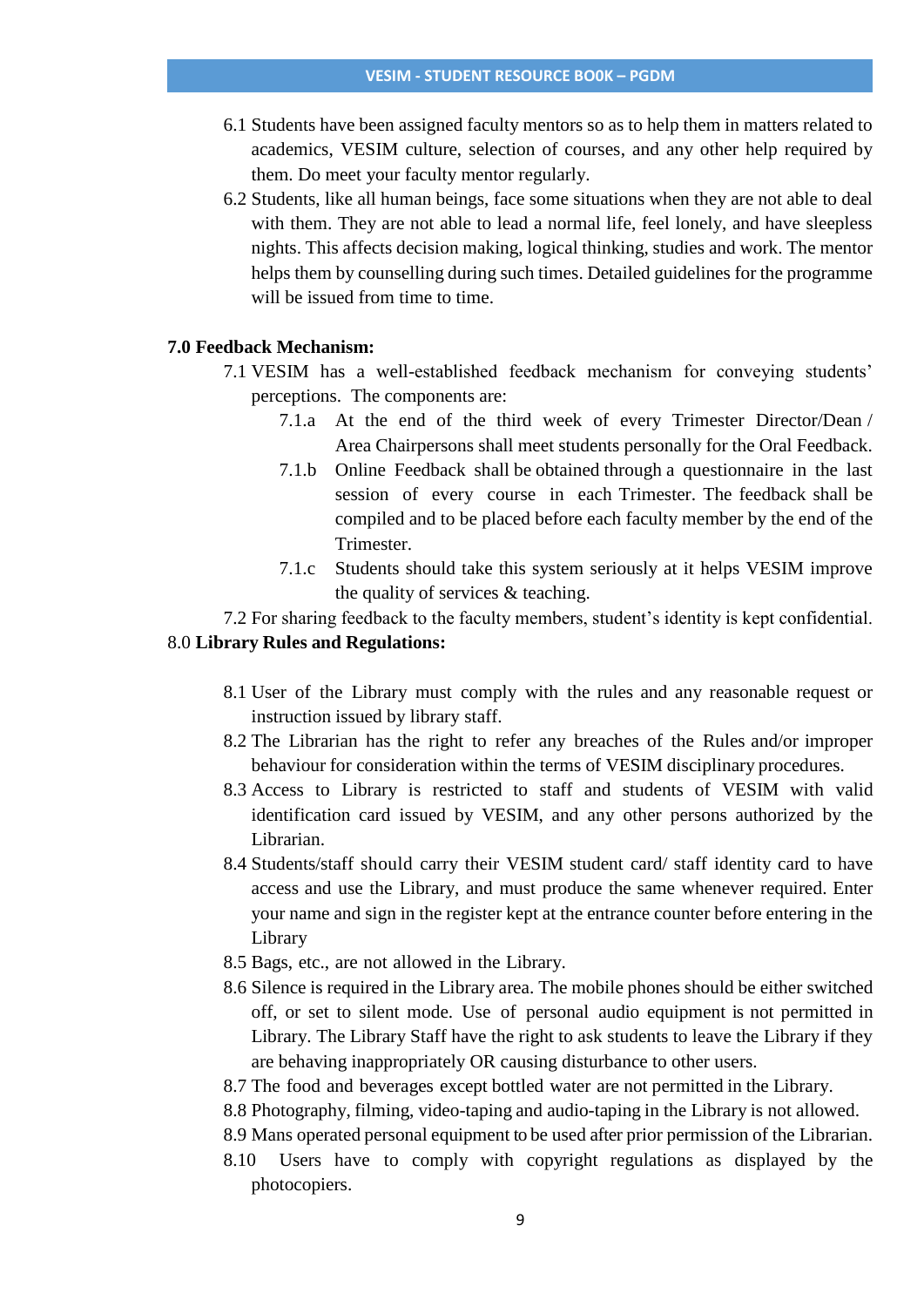- 8.11 Data taken from the Library's electronic resources cannot be used for purposes other than teaching, research, personal educational development, administration and management of VESIM.
- 8.12 Use of the data is not allowed for consultancy or services leading to commercial exploitation of the data, or for work of significant benefit to the employer of students on industrial placement. Users must also comply with the specific requirements of individual data providers. Passwords must never be revealed to others.
- 8.13 Removal of any material from the Library can be only after written permission. Users are not allowed to Reshelf book after removing them from the shelf. Leave the book on the table OR place the book on the correct shelf with the help of rack/shelf number mentioned in the particular book.
- 8.14 Borrowing entitlement: Two books for 7 days. Renewals are allowed only when there is no claim by others. Fine of Rs.3.00 per day per book is levied on overdue books.
- 8.15 Students can check their account details online in OPAC (Online Public Access catalogue) and also be notified overdue by email. If fines or charges are outstanding, borrowing rights will be withdrawn and passwords for accessing electronic services withheld until the fines/dues are paid. Reference books, Journals / magazines and Audio/Video material are strictly to be used / viewed in the library only.
- 8.16 Users are responsible for material borrowed on their cards and will be required to pay for any damage to, or loss of, material borrowed at replacement cost, plus an administrative charge. When book are issued student should check the pages of the issued book and if pages are found missing they should report the same to the librarian before leaving the counter.On returning the book if pages are found missing, then the last borrower of the book shall be held accountable for missing page and shall accordingly will fined.
- 8.17 Borrowing rights are withdrawn while payment is outstanding.
- 8.18 Access to libraries and/or borrowing rights may also be withdrawn temporarily if fees/charges in other parts of VESIM are outstanding.
- 8.19 The award of a VESIM qualification will be deferred until all books have been returned and outstanding fines/charges paid.
- 8.20 Violation of the rules may lead to fine and /or suspension from entering the Library for 3 weeks or any other action as may be warranted.
- 8.21 Photo copy of Previous Question paper is allowed only through Class Representative and Students can collect form respective CRs.

### **9.0 Roles and Responsibility of Class Representative and Student Council**

## **9.1 Class Representative**

- 9.1.a The Class Representative serves as a link between his/her division, the faculty & administration. The CRs for each division are selected by class vote by the students. The major roles & responsibilities include:
- a. Sole point of contact between faculty & students
- b. Coordinating the scheduling of lectures, assignments  $\&$  formation of groups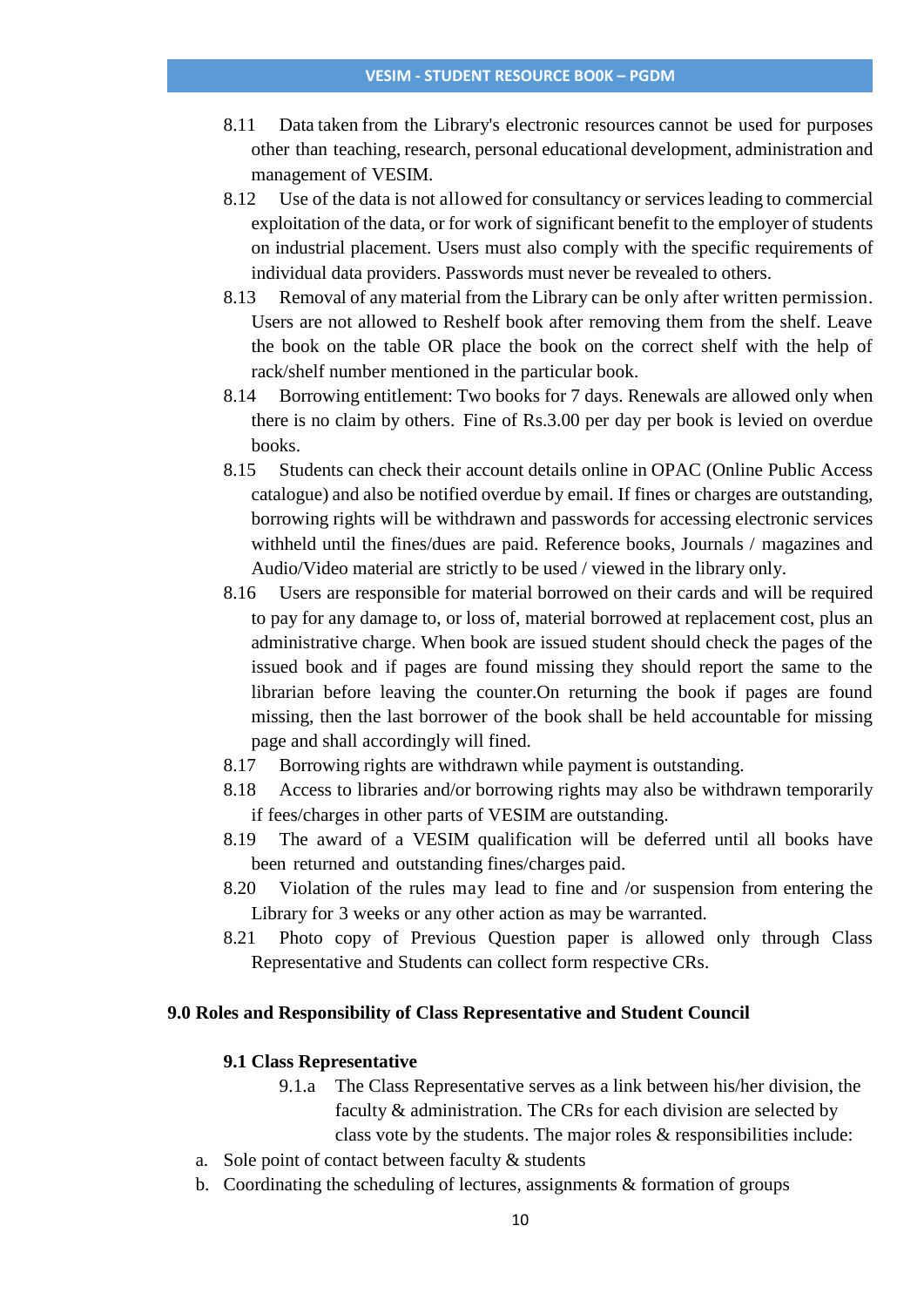- c. Resolving student grievances.
- d. Coordinating with CRs from other divisions
- e. CR's cannot cancel / Reschedule lectures directly with Faculty
- f. Any additional responsibility assigned by Director/Dean/Coordinator.

## **9.2 Student Council**

- 9.2.a The Student Council is the apex student body at VESIM representing the students.
- 9.2.b The Vice- President, General Secretary, Cultural Secretary along with a team of executive members and class representatives share responsibility of student activities on campus.
- 9.2.c The Council for the academic year shall be formed through a formal selection process involving faculty /Admin/Dean & existing Council members. The major roles & responsibilities include:
- a. Communication channel between the students, faculty and administration
- b. To organize all student-related activities at VESIM
- c. To run the organization & co-ordinate of the Corporate Festival, the Cultural Festival, & other Events.
- d. To supervise student publications & newsletters at VESIM
- e. All the cell activities have to be routed through President of cell, General Secretary of Council (Budget and Release of Money), Area Chair/Dean/Director, (Accounts Department - In case of Release of Money)
- f. The details of events / guest lecturers / workshops etc. conducted by cells and council have to be informed to the Area Chair/Dean/Director well in advance.
- g. To submit a report at the end of every trimester to faculty in charge.

8.2.4 Various other cells will be formed to support 'out of the class knowledge' by various faculties/Chairpersons,/Centers of Excellence. Students shall participate actively.

## **10.0 Interface with Accounts Department:**

10.1 All students working for placement, contests, co-curricular, extra-curricular and any other activities for and on behalf of VESIM that is required to be funded by VESIM and also to account for, are required to prepare budgets for all their expenses well in advance and obtain approval from the Director. The financial matters must be settled with the accounts within a week along with the report of activities.

#### **10.2 Re-Admission fees ( Subject to eligibility of the Student):**

Re-admission fees, including tuition fees and other fees shall be fixed by the institute from time time according to the AICTE rules for Re-admission.

## **10.3 Concession in fees:**

Concession in fees may be approved to economically weaker and backward class students on a case to case basis

#### **10.4 Hostel Deposit Refund:**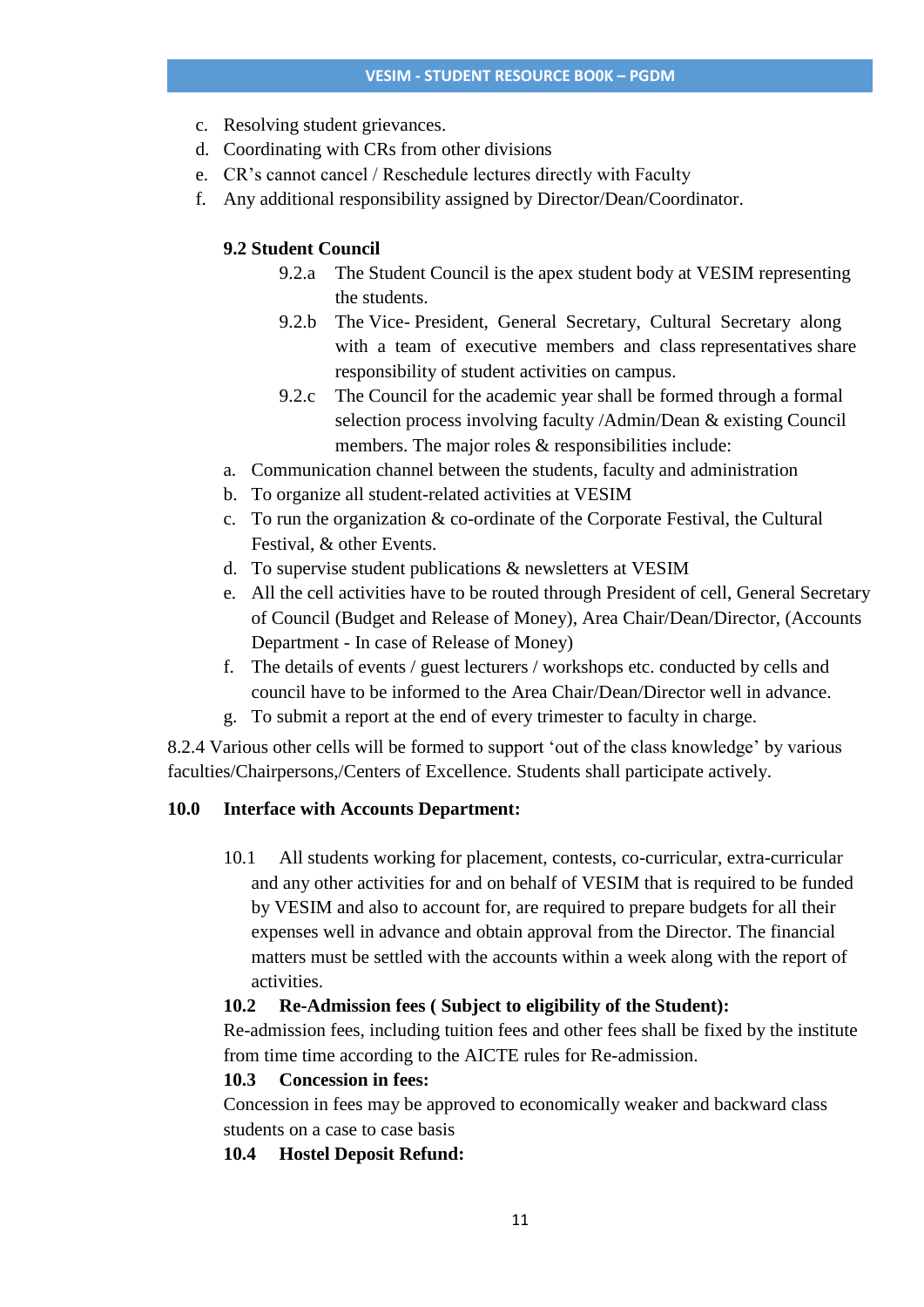Hotel & Mess is under the Control of Vivekanand Education Society. Hostel Accommodation charges and Mess charges are regulated by VES and payable to VES. Information in this regard is already available in the admission prospectus 2017-18

# **11.0 Examination Guidelines:** *Refer* **Annexure I**

# **12.0 VESIM - Placement Rules** *Refer* **Annexure II**

## **13.0 Guidelines for Convocation**

- 13.1 Students who have fulfilled the requirements of the program will be eligible to receive their degrees/diplomas at the Convocation. Submission of migration certificate, attendance requirements, submission of all assignments and projects, clearance of all dues from various departments like accounts, hostel, library etc., and passing of all examinations of VESIM.
- 13.2 Any student found in-eligible to receive degree/diploma due to any reason, he/she may apply for consideration of his case at least 48 hours before the Annual Convocation. The decision of the management will be final and binding.
- 13.3 Students are required to follow the guidelines for effective conduct of the event.

## 14.0 **Rules for participating in National/International Level Contests:**

- 14.1 All contests have to be routed through Faculty In charge of Student Activity/HOD.
- 14.2 All contest notices, posters, letters; leaflets will be posted on student notice boards as well as on student email groups.

# **14.3 All student contests are classified as follows.**

- 14.3.a Category A: National and International level top category.
- 14.3.b Category B: National level contests other than covered in category A
- 14.3.c Category C: Local and State level.
- 14.4 The above classification will be deciding parameter for selection, reimbursement and appraisal of the students.

## **14.5 Reimbursements - National Contest**

- 14.5.a Students from Category A will be eligible for 100% reimbursements for travel (Air economy class – for international,  $2<sup>nd</sup>$  class, 3 tier, Non A/C) to and fro from the contest destination.
- 14.5.b Students from Category B & C will be eligible for 100% reimbursements for travel  $(2<sup>nd</sup>$  class, 3 tier, Non A/C) to and fro from the contest destination, provided that they have won the contest (1st or 2nd place only).
- 14.5.c All reimbursements are subject to approval of the Director VESIM and shall be only after the student has returned from the contest. All bills, tickets of the travel and copy of certificates will have to be submitted to the accounts department.
- **14.6 Contest Winners**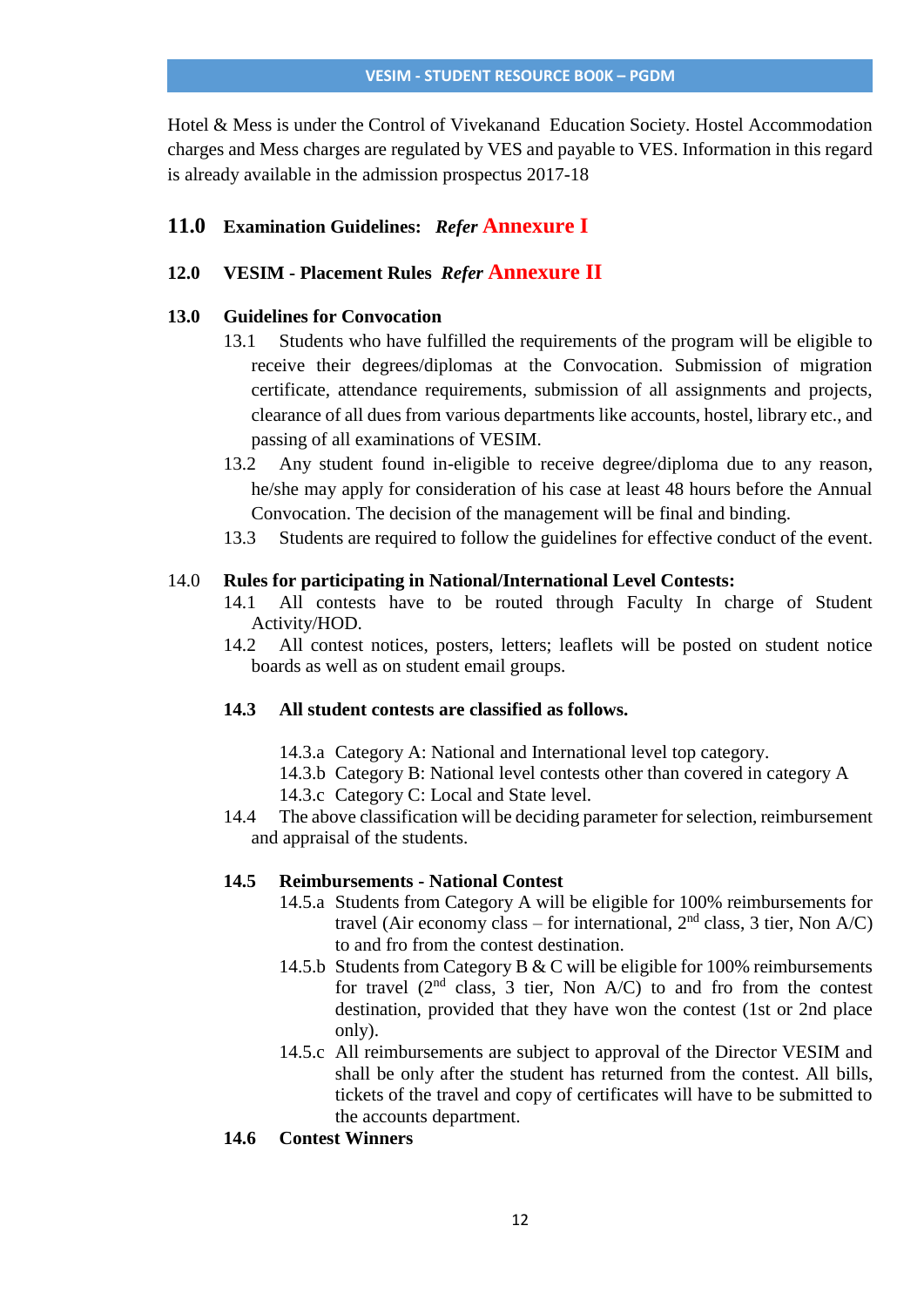Any student who has won any contest shall submit full details of the contest and award won to the Registrar within 7 days of winning the contest.

## **15.0 Guidelines for Awards and Scholarships**

- 15.1 Every year many awards and scholarships are announced for the students.
- 15.2 Students should apply for awards and participate in the process.
- 15.3 Student getting F in any subject or with a record of misconduct or of low attendance will be disqualified from the awards process.

# **16.0 Director's list / meritoriousstudents:**

- 16.1 Students of the batch on the basis of highest yearly CGPA will be under Director's List and will get a certificate at the end of each year.
- 16.2 Students obtaining D grades/ F grades/ appearing in the re- exams in the current academic year will be ineligible to be listed in the Director's List of the current academic year as well as in the Director's list of the next year(s).

## **17.0 Alumni Cell**

- 17.1 The Alumni Cell of VESIM has remained active and interact with Alumni on regular basis. VESIM Alumni cell is a student body working under the aegis of the VESIM Alumni Association and the institute. It strives to strengthen ties between VESIM and its esteemed alumni community.
- 17.2 The Alumni Association provides opportunities for the alumni to participate and contribute to the continued growth and development of VESIM, thereby strengthening alumni- institute linkages.
- 17.3 The quality of alumni relations is a significant criterion by which success of the Institute is measured and at VESIM we constantly strive to attain it.
- 17.4 A continuous communication channel has been setup with the alumni, which involves informing them about special achievements by our alumni, activities of VESIM, regular database updating, invites to events, responding to their queries.
- 17.5 Alumni are being associated with the academic activity also as they are invited for guest lectures, visiting faculty work. Every year many Alumni have been invited to college to judge events and as speakers for seminars, thereby increasing the student interaction with our alumni**.**
- 17.6 Moreover, to ensure effective communication and interaction between the alumni of various batches, the e newsletter is operational. The e newsletter informs the alumni with the latest developments in the institute and to make them feel a part of it. Moreover, the Alumni Cell facilitates other cells of the Institute like Student Council, by providing alumni contacts. The Alumni Cell also helps in organizing the Alumni Mumbai Meets annually.

## **18.0 Ragging / Sexual Harassment**

In these matters, rules of State Government / AICTE / DTE shall be Strictly applicable. Students and Parents will have to submit the undertaking ( with in 7 days after the Induction day )on the duly notarized on Stamp paper of Rs. 100/- in this regard in the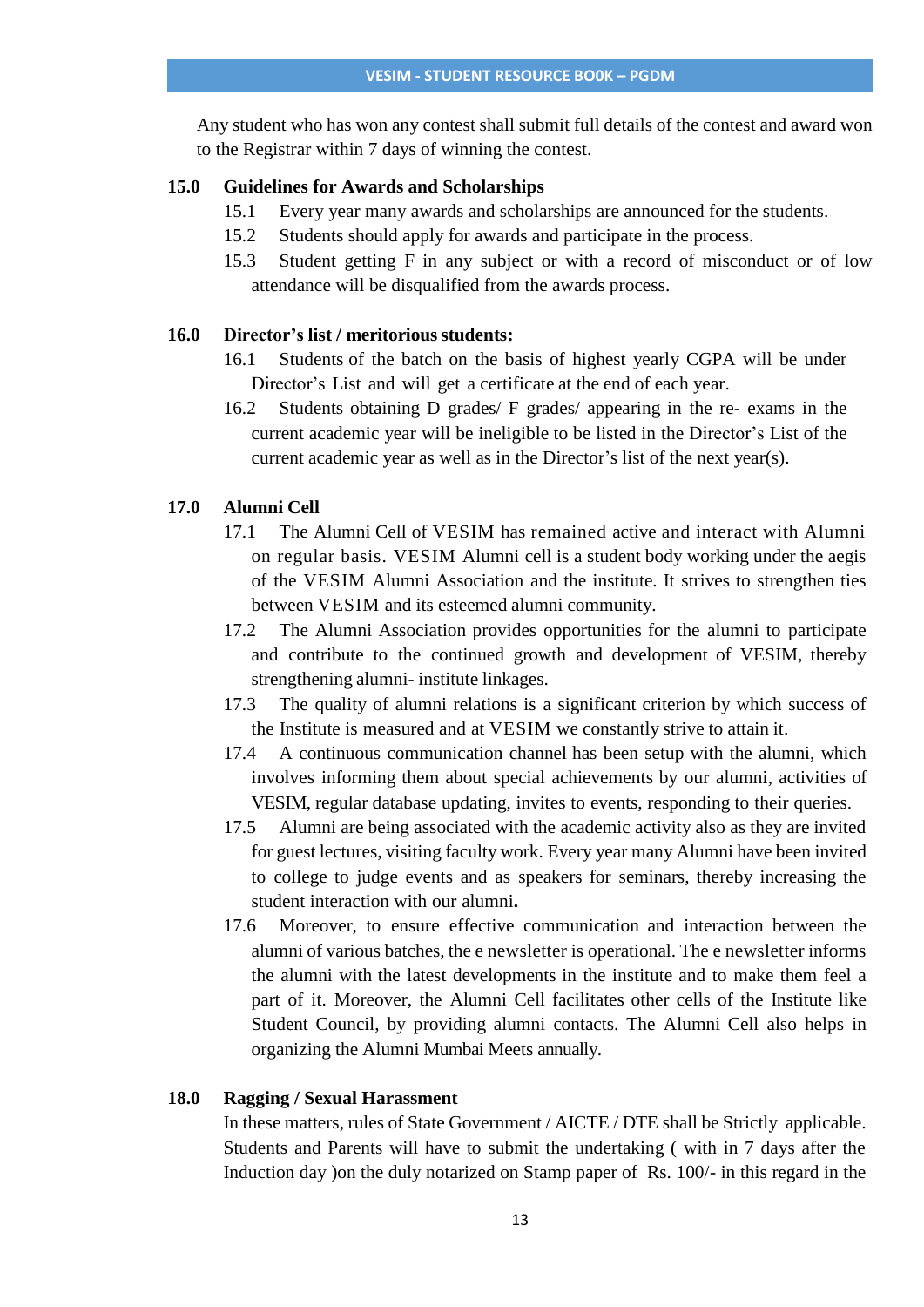format prescribed by AICTE for Code of Conduct & Anti-ragging provision.

### **19.0 Railway Fare Concession Facility**

Railway fare concession forms shall be available to the students on the Reception counter for Local Journey by Local Trains to attend the Institute. This Shall be admissible to those students who are below the age of 25 years & admissible only from the nearest railway station from their local residence register with the Institute to the nearest railway station i.e Kurla / Chembur only.

Complete concession forms duly signed by institute authority will be issued to the applicant students on 3<sup>rd</sup> working day from the date of submission.

| <b>Name</b>           | <b>Designation</b>                 | Nos.        |
|-----------------------|------------------------------------|-------------|
| Dr. Satish Modh       | Director                           | 02267893000 |
| Dr. Sandeep Bhardwaj  | Dean Academics                     | 02267893123 |
| Dr. Sachin Desmukh    | Dean-PGDM                          | 02267893110 |
|                       | Area Chair-Business Analytics      |             |
| Dr. Seema Sant        | Area Chair - HR                    | 02267893121 |
| Dr. Charu Banga       | Area Chair - Finance               | 02267893112 |
| Dr. Dinesh Kapadia    | Area Chair - General Mng.          | 02267893133 |
| Dr. Swati Singh       | Area Chair - Marketing             | 02267893000 |
| Prof. C.G. Prakash    | Area Chair - Operations            | 02267893007 |
| Prof. Pranjal Muley   | Area Chair - IT/System             | 02267893105 |
| Dr. Nisha Pandey      | Head - COEED                       | 02267893121 |
| Prof. Barkha Jadhwani | Head - COEB&F                      | 02267893000 |
| Prof. Ajay Gupta      | Head - COECRDC                     | 02267893000 |
| Prof. Arun Saxena     | Head - Placement                   | 02267893132 |
| Ms. Piya Mukherjee    | Director-VESLARC                   | 02267893108 |
| Mr. Arvind Waghmare   | Registrar                          | 02267893134 |
| Mr. Vivek Prabhu      | Controller of Examinations $\&$    | 02267893126 |
|                       | Program Coordinator                |             |
| Ms. Geeta Iyer        | Librarian                          | 02267893122 |
| Ms. Kaumudi           | Superintendent                     | 02267893152 |
| Ms. Pratibha Waman    | <b>Head Accounts</b>               | 02267893102 |
| Mr. Hari Om Singh     | <b>Purchase Department</b>         | 02267893117 |
| Prof. Kavita Kanabar  | Incharge-Infrastructure            | 02267893119 |
| Ms. Hetal Palan       | Head-Admission-<br><b>Branding</b> | 02267893113 |
|                       | & Marketing                        |             |

#### **20.0 People you should know**

21.0 Guidelines for YUVA for SEVA –**Annexure III**

22.0 Guidelines for Management Internship Project (MIP) See **Annexure IV**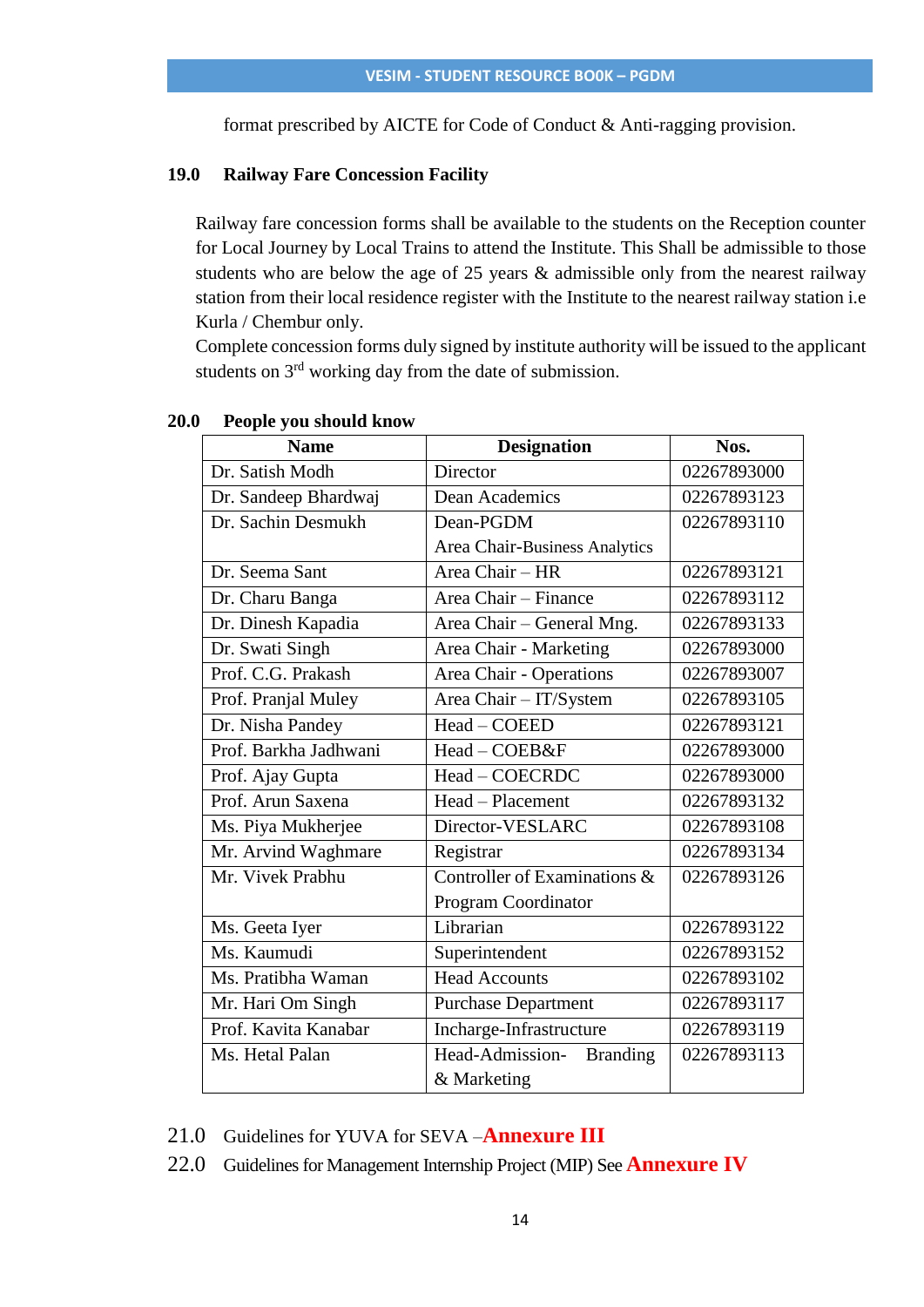# **PART – II**

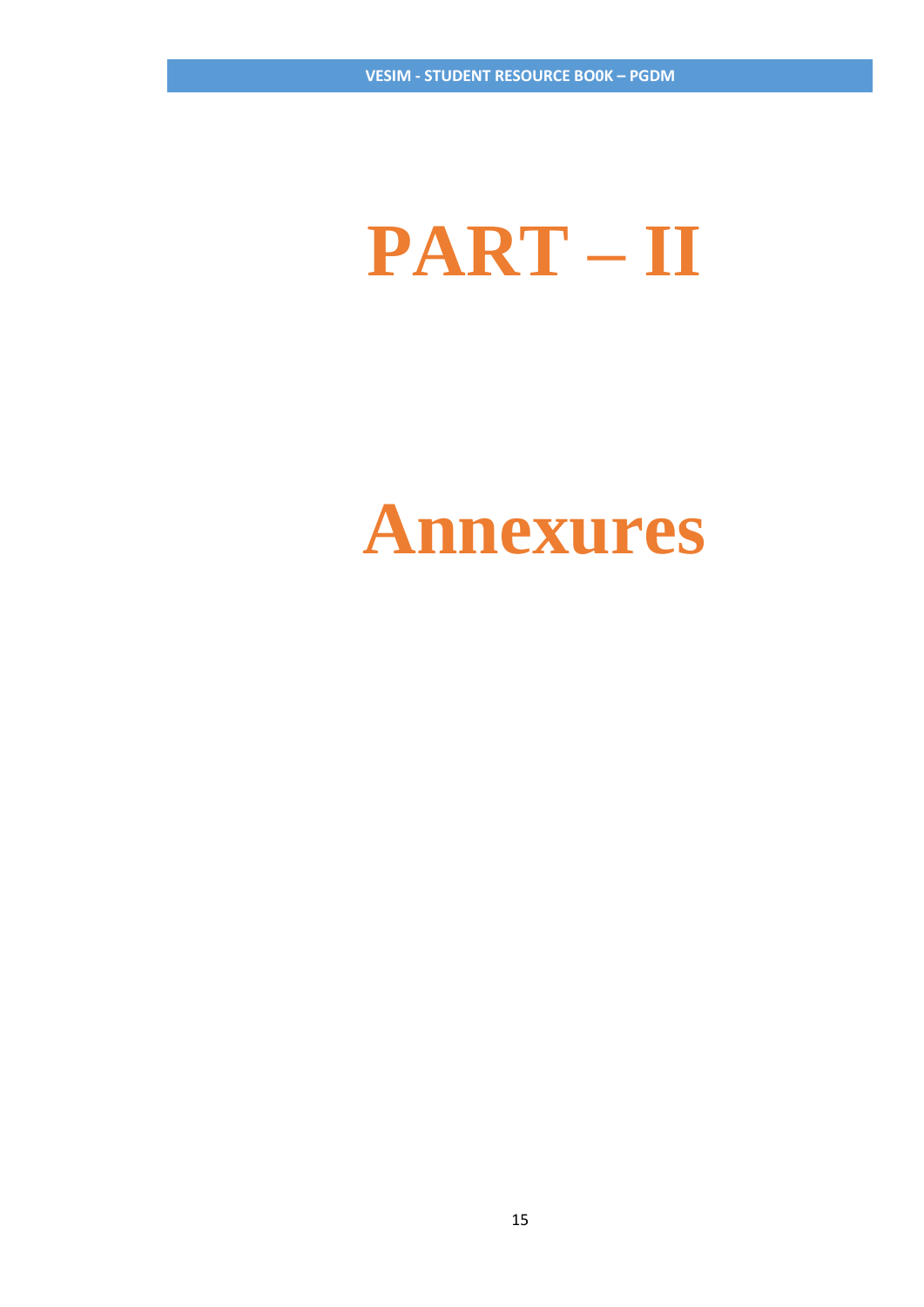## **Annexure I**

### **1.0 Examination Guidelines-PGDM**

**1.1** The broad components of evaluation for course/subjects are as under:

- **1.1.1** Total marks for a course 100 (Weightage 100)
- **1.1.2** Internal Continuous Assessment ICA 50 marks i.e. (Weightage 50%)
- **1.1.3** End-term examination 50 marks (Compulsory) i.e. (50% Weightage)

## **1.2 Duration of examination**

- **1.2.1** Class test: **1 hour**
- **1.2.2** End-Term Examinations: **2.5 hours**

#### **1.3 Other guidelines related to ICA**

- **1.3.1** The faculty shall show the answer sheets after evaluation, to the students. The answer sheets have to be taken back and sent to the Examination department.
- **1.3.2** The faculty shall display the marks of the class test on the notice board.
- **1.3.3** The faculty shall submit the grade of all components of ICA, on the standard format, as per dates specified by the examination department.
- **1.3.4** In the component of Group assignments/presentations etc. the evaluation will be for individual students and not group as a whole.
- **1.3.5** The date once decided for class test and/or for submissions/presentation related to ICA or evaluation process, will not be changed for any reasons.
- **1.3.6** Course-wise marks obtained in the 'ICA' will be placed on the notice board, by the Examination Department**.**
- **1.3.7** The ICA marks once placed on the notice board cannot be modified later on.
- **1.3.8** The paper pattern for class test or term-end examination can be obtained from the Examination department.
- **1.3.9** Written final re-examination and/ or improvement in the internal assessment will not be allowed for the student awarded with 'D' grade due to non-fulfilment of the attendance criteria.
- **1.3.10** NO- Re-examination of Class Test/ Internal Test under any circumstances.

# **1.4 Discipline in the Examination Hall**

## **1.4.1 Must know:**

- a. Student must know Roll Number before entering the examination hall.
- b. Students, have to occupy their seats by the notified time and thereafter, will not be permitted to appear for the examination.
- c. Students to ensure that all bags, Mobile and other personal belongings are deposited in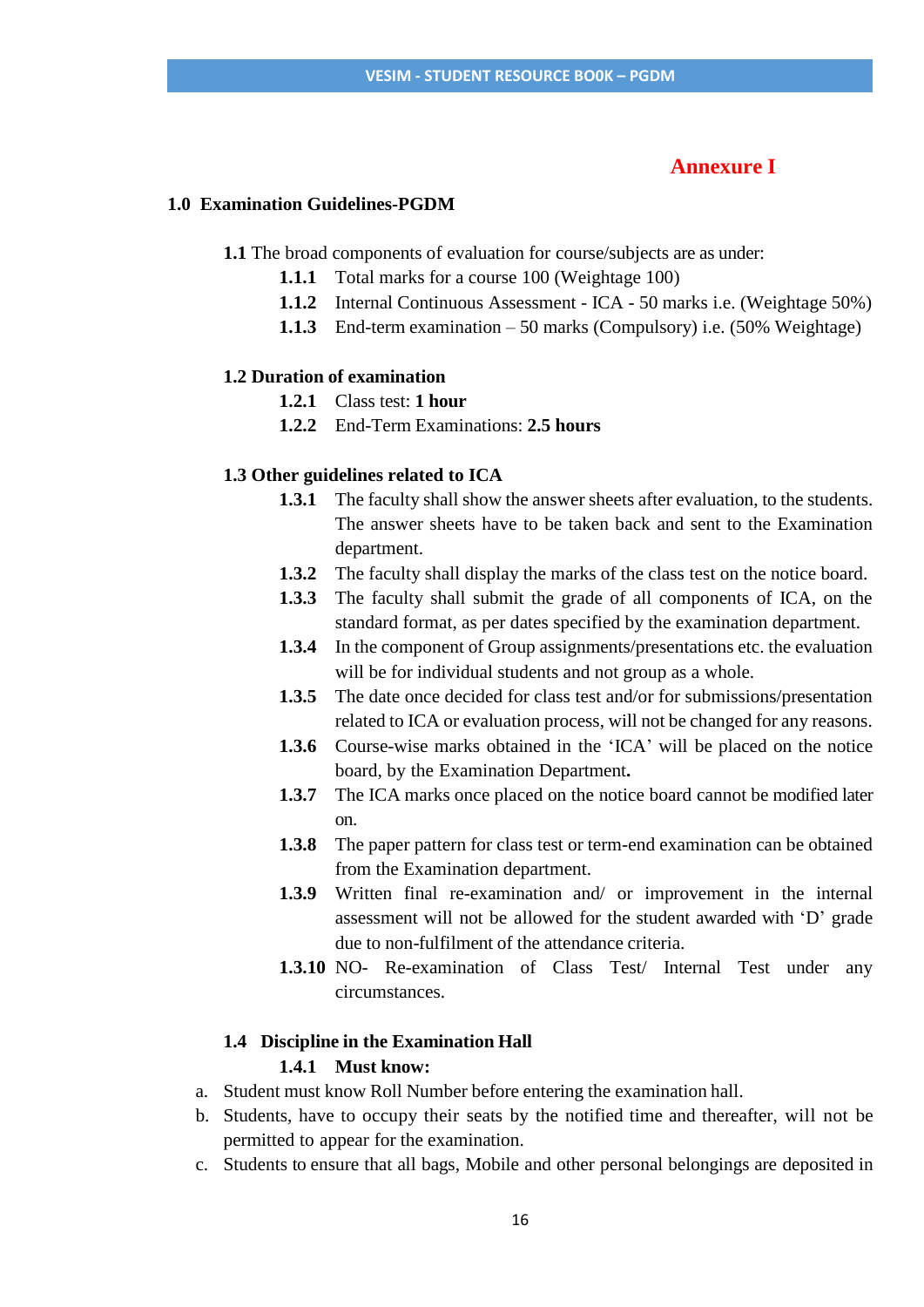the specified area usually near the Supervisor's table, at their own risk. VESIM will not be responsible for the safety and security of the same.

- d. A student, who does not attend an examination will be deemed to have failed in that subject. He will be permitted for re-examination as per rules.
- e. Student should write required details in the space provided for the purpose on the answer-book. Students must have their Identity Cards and Hall ticket issued by VESIM and must produce these for verification. Every student present must sign the attendance sheet provided by the Room Supervisor.
- f. Students should go through the instructions given on the top of the question paper and on the front page of the answer book.
- g. Students should write on the front page of the answer book only the name of the program, specialization if any, trimester and course for which examination is being held, number of supplementary sheets attached. Any extra writing will be taken as act of unfair means.
- h. If there is a mistake/ anomaly in the question paper, the same should be brought to the notice of the examination hall supervisor
- i. Student may be permitted to leave the examination hall, only after submitting the answer book to the class supervisor, after half of the time permitted for the examination, after the start of the session, and not during the last ten minutes.
- **j. Students will not be allowed to leave the examination hall, during the examination time, for any purpose under any circumstances, except after handing over the answer sheet at the end of scheduled time or as stated above.**

## **k. Students are forbidden to:**

- i. Bring any book, notes, scribbling papers, pagers, mobile phones, laptop or any other similar devices/things to avoid confiscation
- ii. Smoke
- iii. Bring eatables/ drinks
- iv. Speak or communicate in any manner to any other student
- v. Take with them any answer-book, written or blank, while leaving the examination hall.
- vi. Any method to bribe the examiner/s by attaching currency notes or letters or making an appeal inside the answer book is strictly prohibited.
- l. Such acts amount to adoption of unfair means.
- m. The supervisors/ authorized persons can frisk the students.
- n. Underlining of answers and use of varied inks for illustrations and figures is permitted. Any symbol like encircling the question, using colour arrows for 'P.T.O', tearing any sheet/s from the answer-book or attaching unauthorized additional sheets are strictly prohibited.
- o. All answer-books / supplementary sheets, written or blank should be returned to the room supervisor.
- p. Nothing should be written on the question-paper.
- q. Exchange of stationery, writing material, mathematical instruments, question paper etc. is strictly prohibited.
	- **1.4.2** Violations of the above mentioned, committed intentionally or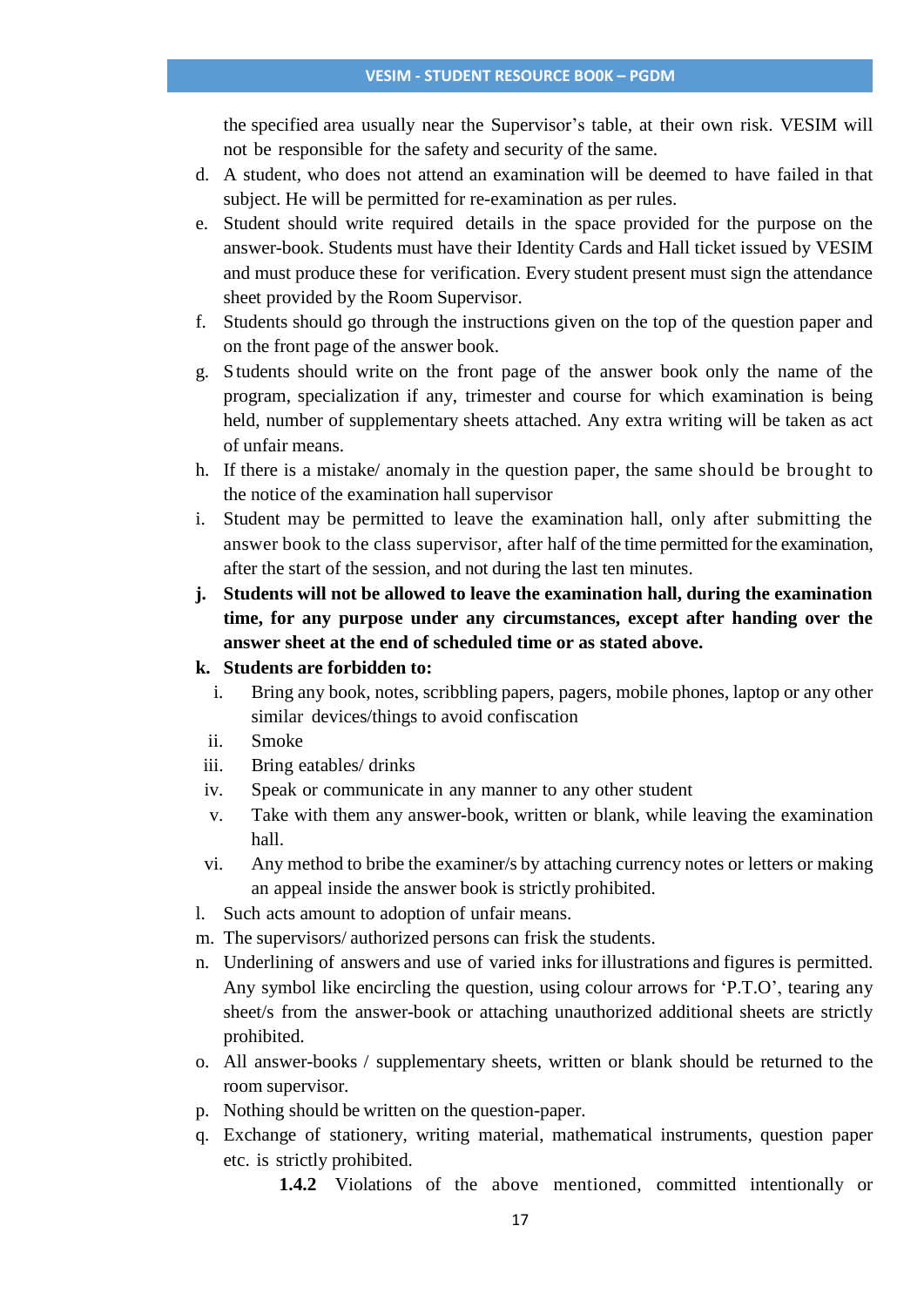unintentionally may be treated as "misconduct/unfair practices" to be dealt under Disciplinary procedure of VESIM.

- **1.4.3** If anything is required, the students should approach the Room Supervisor. They should not leave their seats until answer-books from all students are collected by the Room Supervisor.
- **1.4.4** A student who disobeys any instructions or who is guilty of rude or disobedient behaviour is liable for disciplinary action.
- **1.4.5** Students involved in aforesaid acts will be allowed to write their examination after giving an undertaking in writing.

## **1.5 Guidelines for Appointment and Availing facility of Scribe for the physically disabled (permanent or temporary disability) students during examinations.**

- **1.5.1** A student who may have a permanent or temporary physical disability may apply to VESIM for appointing a scribe for the examinations.
- **1.5.2** The student should submit an application along-with 'medical certificate' from 'Registered Medical Practitioner' to that effect with Doctor's rubber stamp.
- **1.5.3** In the following cases of students, the medical certificate of only Government Authorized Agencies would be accepted namely:
- a. Hearing Impaired Students: Aliyavar Jung national Institute for the hearing Handicapped.
- b. Physically Challenged Students: All India Institute of Rehabilitation of physically handicapped
- c. Any other Government Authorized Agencies would be accepted.
	- **1.5.4** The scribe/ writer should be arranged by the student himself/herself well in advance i.e. at least one week before the examination and inform to the examination office. VESIM will make arrangement alternatively if possible.
	- **1.5.5** The scribe if from the same stream, should be one grade junior in academic qualification than the student.
	- **1.5.6** Since the student will be helped by a scribe, extra 10 minutes per hour will be allowed. E.g. for the examination of two hours, 20 minutes extra will be permitted.
	- **1.5.7** The Examination in Charge of the centre will be empowered to make/ accept any last minute changes of scribe under exigencies.
	- **1.5.8** The said student will sit in a separate room under supervision.

## **1.6 Grace Marks:**

- **1.6.1** Grace marks can be awarded only when by awarding such marks the student will be passing the term end examination.
- **1.6.2** Grace marks not to be more than 10% of a subject marks (e.g. 50\*10%)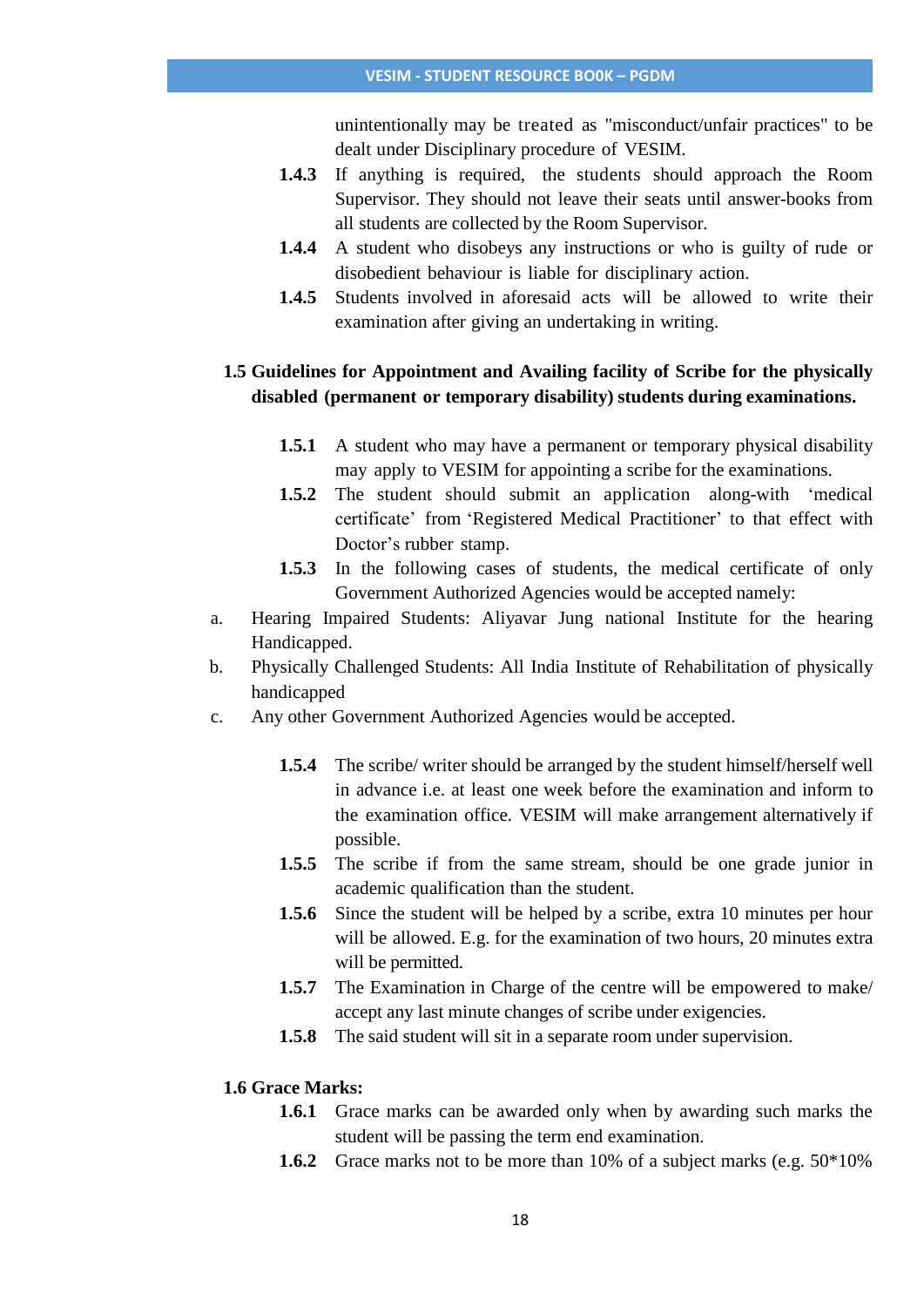=5) for term end final examination or 1% of the total of all marks for all subjects/courses of the trimester ((e.g.  $800*1\% = 8$ ) whichever is less i.e. 5 in this case.

**1.6.3** Grace marks will be considered for maximum 2 subjects only. If student is to be allowed grace marks in 2 subjects the maximum marks will be divided like  $3+3$  or  $3+2$  or  $1+3$  i.e not more half of permissible maximum marks for one subject. In the example above, it shall be 3+2 or 3+1 only.

## **1.7 Examination Grievance Redressal (Photo copies to the candidates and Revaluation)**

- **1.7.1** The revaluation of answer book shall not be permitted in respect of the marks awarded to the scripts of practical examination /term work/ seasonal work / project work / dissertation / internal assessment / term work (including theory part) and in viva voce /oral / practical examinations.
- **1.7.2** A candidate can apply for the revaluation of the answer book of the subject only if he/she has secured at least 20% of the total marks in that subject or 40% of the marks required for passing in the said subject, whichever is less or the grade equivalent to the above criteria where grades are assigned to the theory paper.
- **1.7.3** Applicable only for the theory papers of the Trimester- end Examinations'.
- **1.7.4** Application form for redressal of grievance regarding revaluation can be obtained from the VESIM Examination Department.
- **1.7.5** If a student is not satisfied with the marks awarded to him / her in any course of the Trimester-end Examination', he/she may approach the 'Examination Office', and submit the application for obtaining the photocopies of the answer-book/s, for each course separately, within 3 working days or for verification of marks within 7 working days from the date of declaration of results. A student is not allowed to apply for both verification of marks and for photocopy of the answer-book.
- **1.7.6** On payment of Rs.500/- per answer-book, the photocopy, authenticated by the 'Examination Office' by way of a rubber stamp and initials of competent authority, will be supplied to the student within a period of 3 working days after receipt of the application, only for redressal mechanism and not for any other purpose. The student concerned will have to appear in person and prove his/ her identity at the time of obtaining the photo copies from 'Examination Office'. Under no circumstances, photo copy will be handed over to any other person, even if duly authorized by the student. Also, photo copy shall not be sent by post or by courier.
- **1.7.7** Deviation from the above procedure by the student in any form shall be construed as an unfair act. The penalty for such an unfair act can be:
- a. Cancellation of his/ her appeal before the redressal committee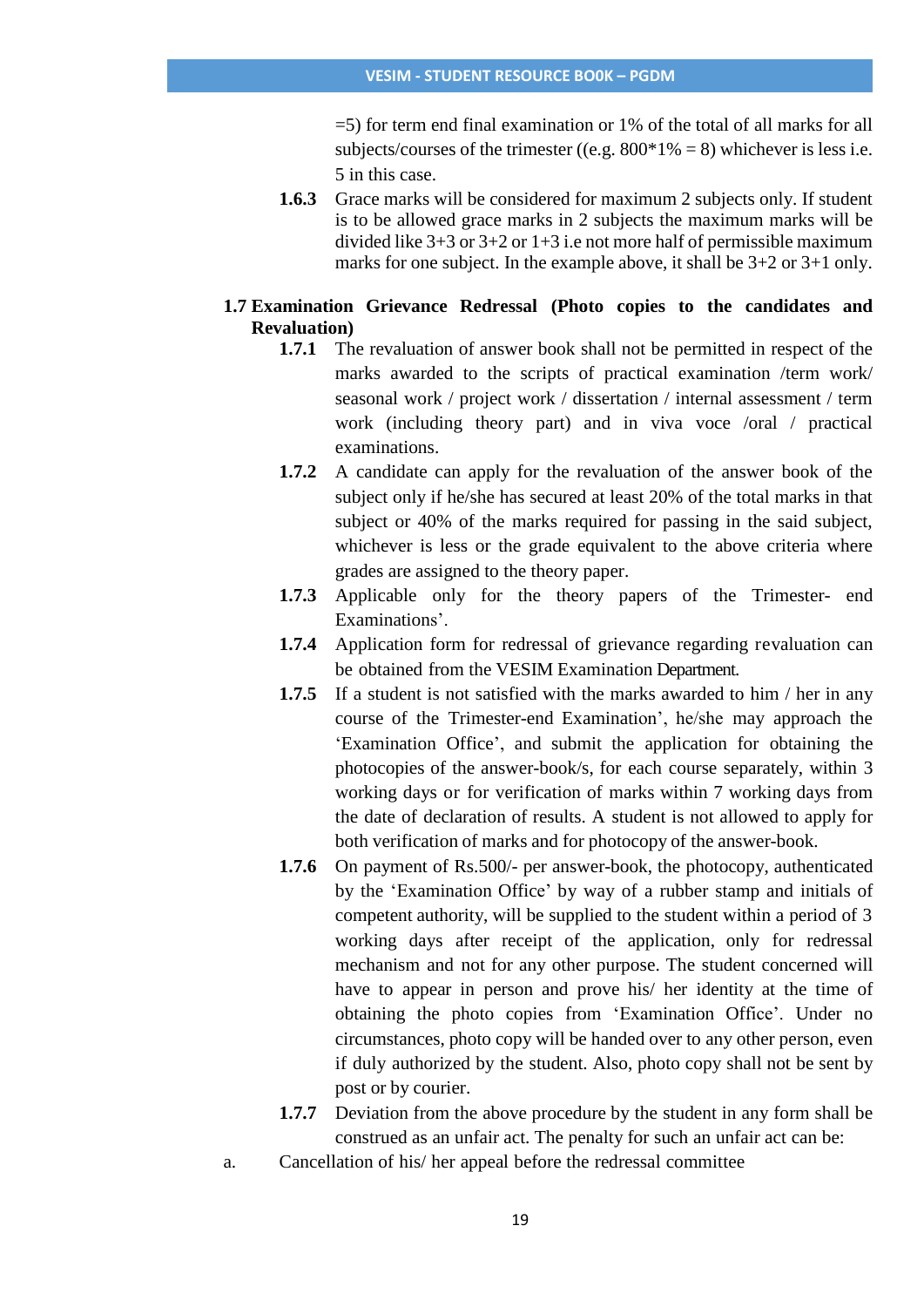#### **VESIM - STUDENT RESOURCE BO0K – PGDM**

- b. Not allowing the student to appear at examination/s for a stipulated period of up to 2 consecutive examinations
- c. Cancellation of result of the examination for which he/she has applied for resolution of grievance.
	- **1.7.8** If after going through the copy of answer-book, the student is not satisfied with the marks obtained by him/ her from the first examiner, he/ she may apply for re-evaluation of the answer book within 2 working days from the date of receipt of photo copy, along- with a fee of Rs.100/ per subject / course to the Examination Office. Fees paid will not be refunded in any case.
	- **1.7.9** Application received shall be placed before an external/internal examiner for re-evaluation.
	- **1.7.10** The marks awarded by such external/internal examiner/s in revaluation shall be final and binding on the student but shall be considered for change only if there is a variations of more than 10% either side from original marks.
	- **1.7.11** The change of marks/grades, if any, shall be communicated to the student and a revised 'Grade Sheet' shall be issued on surrendering the original grade sheet.
	- **1.7.12** The whole process of redressal of grievances shall be completed within a period of 15 working days from the date of receipt of application.
	- **1.7.13** Photo copies of re-evaluated answer-books shall not be provided to the student/s.

## **1.8 Improvements of marks:**

# **1.8.1 Class test:**

- a. The student, after declaration of term end results, can apply for the improvement in class test marks, with the written prior approval of the Director within 3 days of the announcement of results of trimester. The improvement process/re-examination will not be permitted for other components of the ICA.
- b. The improvement class test will be allowed only along with the class test of academic year with the next batch class test of the same subject.
- c. The marks received in improvement test will modify the earlier obtained marks only if the variation (either side) is more than 10%.

## **1.9 Passing Standard & Re-Examination:**

- **1.9.1** A student in order to pass has to obtain minimum 50% marks in aggregate consisting of minimum 50% marks in each set of the examinations separately i.e. ICA and Trimester-end examination.
- **1.9.2** Student/s, who do not obtain minimum 50% marks in each component i.e. ICA (Minimum 25 out of 50) and 50% in the Term-end Examination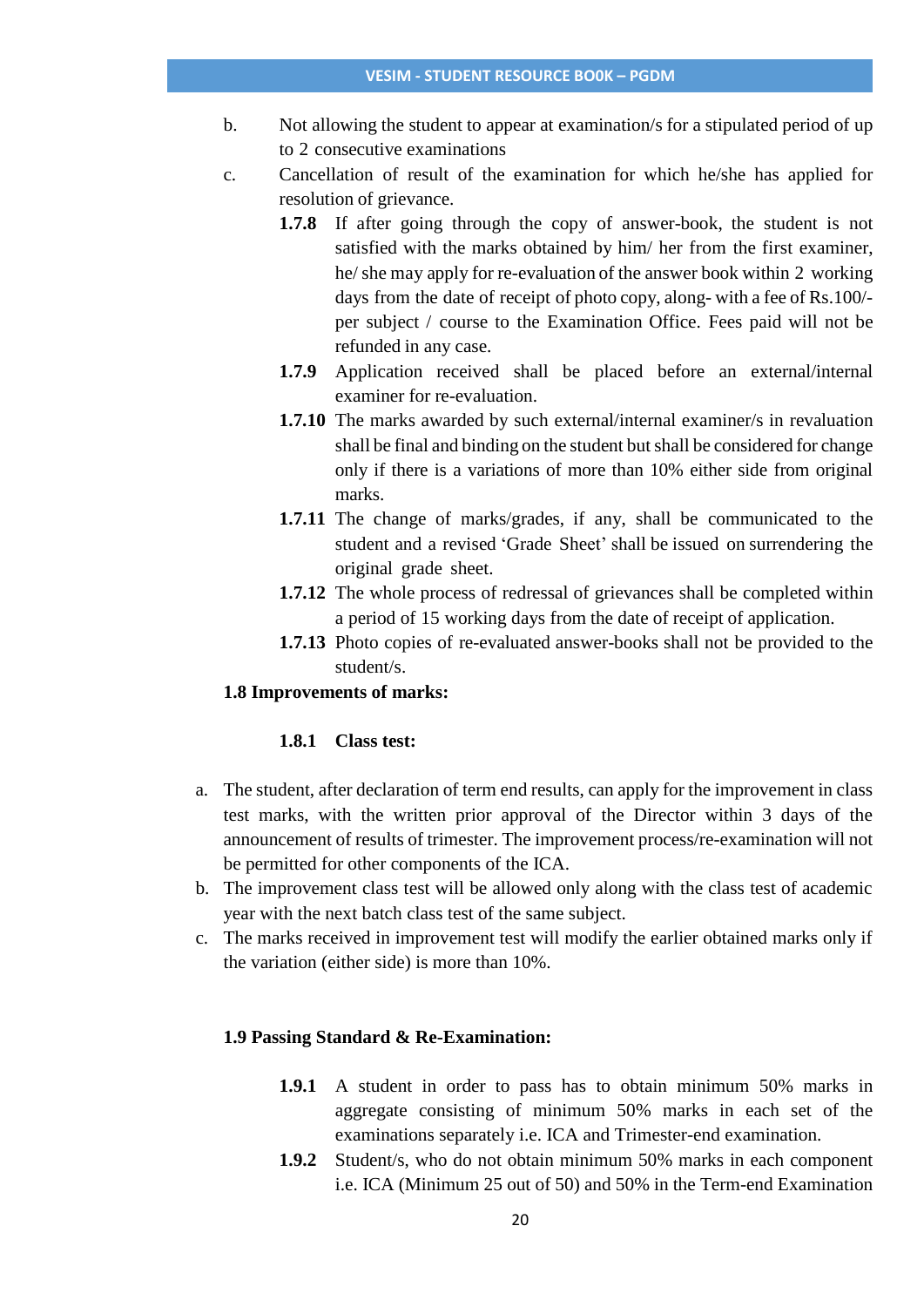(Minimum 25 out of 50) and the aggregate minimum 50% marks in all subject(s)/paper(s)/course(s) both in ICA and the Term-end examination, shall be declared as "Fail".

- **1.9.3** The students failing in more than 2 courses/subjects shall have to take re - admission and pay the prescribed fee, in next academic year.
- **1.9.4** The students failing in upto 2 courses in a trimester or having 1 subject pending of last trimester and failing in one subject in current trimester i.e. maximum at any time having only such two subjects only, shall be permitted to appear in the re-examination.
- **1.9.5** The student shall have to clear/pass in the papers through re-examination in maximum three attempts including the original attempt and any attempt which he/she has missed after the original attempt.

The students who have been involved in unfair means and are required to appear in reexamination due to penalty for unfair means, will get C+ or actual grade whichever is lower in the re-examination.

# **1.10 Re-Valuation & Re-examination Fees**

Revaluation Fees : Rs. 100/- Per Subject

Re-examination Fess : Rs. 500/- Per Subject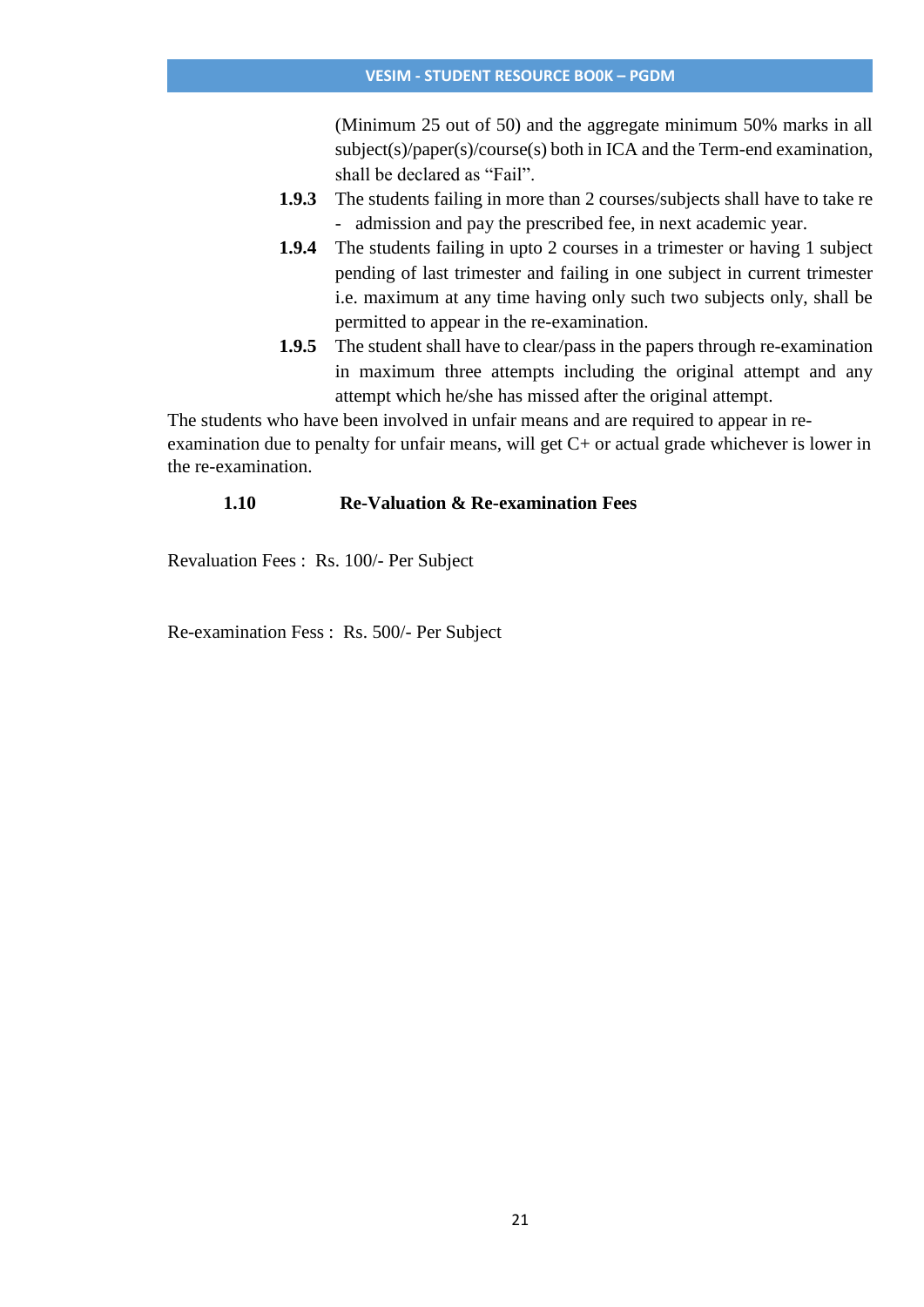# **Annexure II**

### **Placement Committee (Place-Com Cell):**

The placement is a student activity and the Placement department of VESIM provides assistance to the students through this cell.

The cell will have two tier set-up i.e. Senior Place-com and Junior Place-com. The senior placement committee consists students from 2<sup>nd</sup> year of PGDM course and junior placement committee shall consist of students from 1<sup>st</sup> year of PGDM.

## **Selection process of P.Com students:**

- a. Institute asks for nominations
- b. After nominations are received; interview is conducted.
- c. As per the interest shown in the Placement process and the inclination seen towards getting better companies/profiles for their batch-mates; the students are shortlisted.
- d. Finally a GD is conducted or Task is given depending on the Communication skills possessed by the interested student.

The full placement process is organized and conducted through the placement committee i.e. place.com cell.

VESIM is a premier management Institute of the country and is in existence for over 2 decades. Our alumni occupy senior positions in leading companies/Institutions. Over the years VESIM has earned recognition from industry & corporates. It is also a great place to recruit future young managers and business leaders.

VESIM has good relations with the corporate. Therefore, students are requested to understand and behave responsibly. The corporate world expects students to display high standards of knowledge, capability and excellence and look for candidates who are clear about long term plans and the profile they are looking.

The Placement Cell of VESIM organizes the process of placements – internship & recruitment through an interface between recruiters and students. Placement Committee of students is actively involved in the placement activities. The Placement Cell works out placement guidelines that are in the interest of VESIM and students.

Placement assistance is offered to students of PGDM programs The Placement process typically involves –

#### **Information Sharing & Google group:**

- a. Placements Notice Board and google group shall be the primary mode of communication for all the placement related information. All interested students should monitor this notice board and google group created for placement.
- b. Any student found sharing Institute Placement information with any external agency/college shall be debarred from participation in 'Placement Process'.

## **Eligibility:**

a. Students who wish to opt out of Placement Process will be permitted to do so. Those students are to inform the Placement Cell by filling a form available from the Placement cell.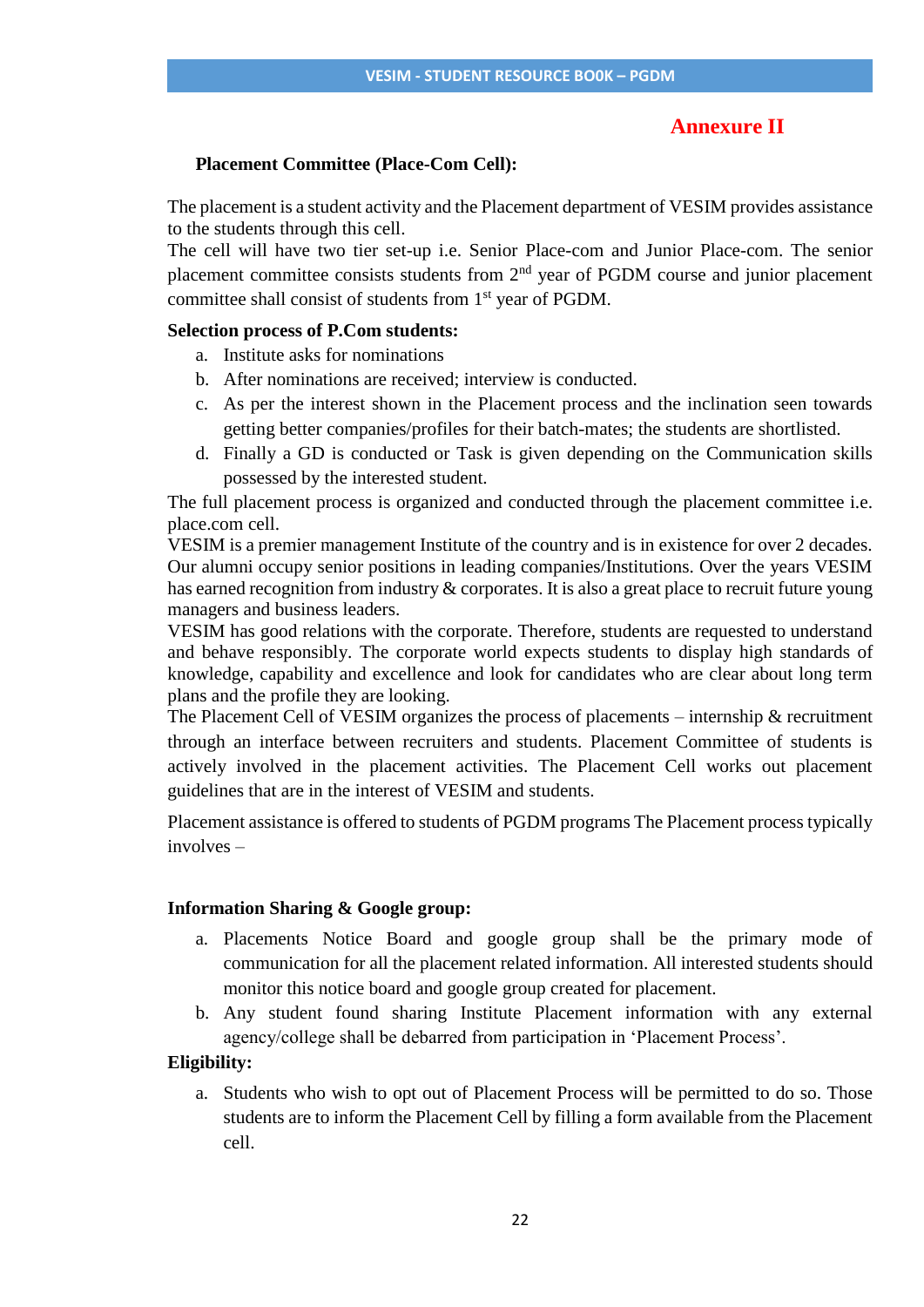- b. Students having disciplinary cases against them will not be eligible to participate from the Placement Process.
- c. Students who have AT/KTs examinations pending for first year will not be eligible to participate in the Placement Process.

## **Pre Placement Talk – PPT**

Students should be dressed in college formals and properly groomed for all Pre Placement Talks & Interviews Students are to assemble for the PPT at least 10 minutes before the schedules time. Once a PPT has started no student will be allowed to enter the hall and his application for that particular company will be entertained only after approval from Head Placement.

## **Placement Cell shall organize:**

- a. Interactive sessions with alumni/industry experts that will help students to gain clarity on role/profile, understanding expectations of the company/institution, future career prospects and methods to crack interviews etc.
- b. Interaction with seniors, already undergone internships in company/institution and alumni as mentors to guide the students. Mock interviews with alumni/corporates.
- c. Guest talks and workshops on various topics.
- d. Resume building and soft skills training.

Students should do a thorough research about the company/institution. Also some additional information whether the company/institution has a PPO policy, the roles offered etc. would be of help.

It is mandatory for all students participating in Placement Process to attend all PPTs and interviews of his /her specialization unless he/she is placed.

Placement Committee will take the attendance for each Process and such record will be maintained and necessary action will be taken against defaulters.

In case any student is unable to attend the PPT, she/he shall request for exemption in advance. Only, unforeseen medical cases will be entertained for such absence. Exception will also be considered in case one is not able to attend due to overlap of PPTs of two companies/institutions.

If the profile and compensation are known before the PPT, students will not be allowed to back out after the PPT (unless there is a discrepancy in the information given before and during the PPT). This sign up will indicate the commitment on part of the student to accept the offer by the company, in case selected. If a student fails to honour the commitment h/she will be barred from the placement process.

## **Internships/Projects**

The Placement Cell shall make all efforts for internships across industries/sectors and profiles.

Internship is a part of the course curriculum for securing the diploma/degree. The internship experience shall be of great help for students to acclimatize themselves to the intricacies of the corporate world.

Internships is of importance as it helps corporates to spot bright talent early resulting in considering of PPO's.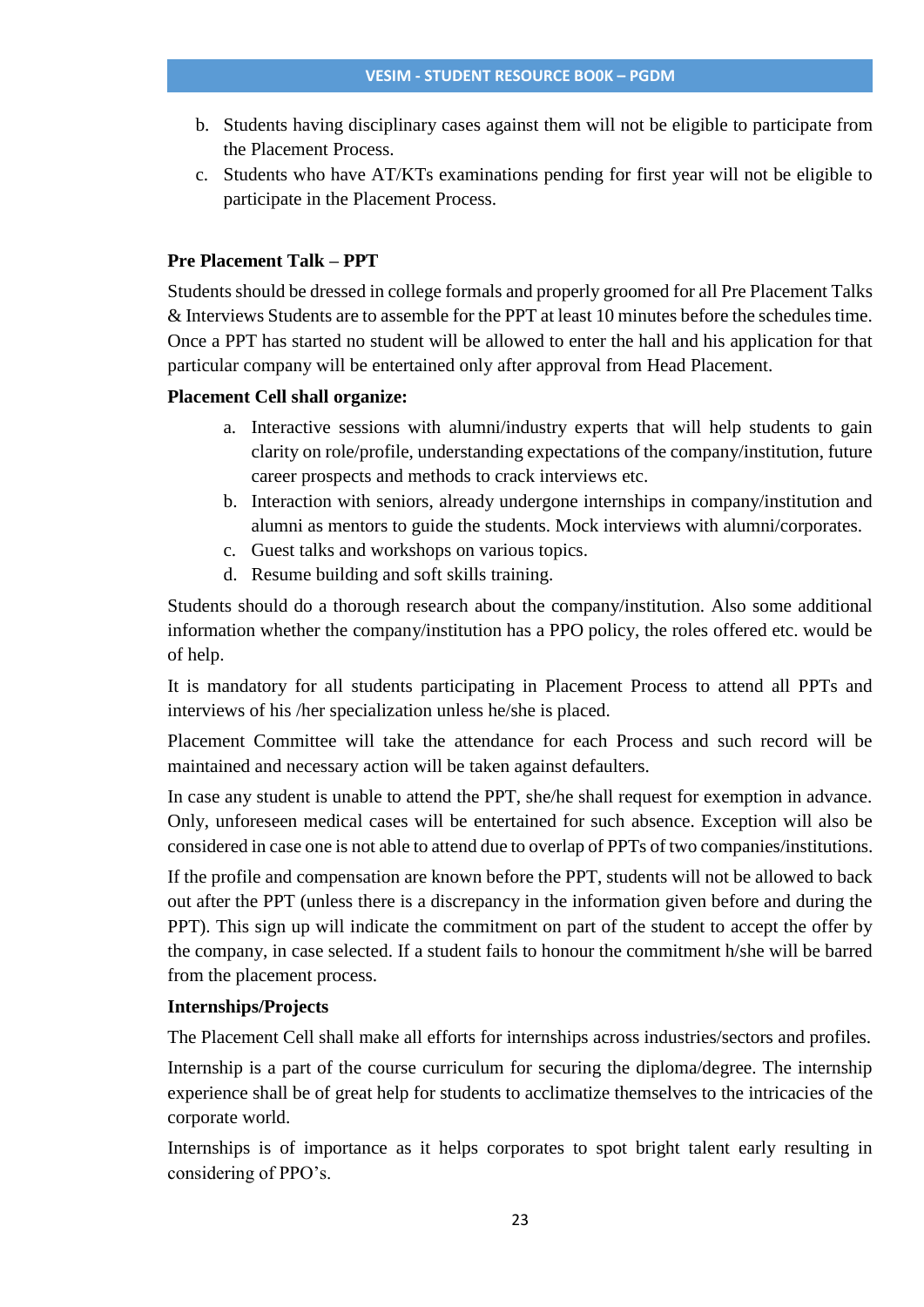## **Final Placements**

All efforts will be made to facilitate the placement process. However the student should be serious to get him/her selected for the job. Failing in selection for internships or final placements in few companies/institutions should not lead to panic. Profiles need not be switched in anxiety or haste.

There can be one or multiple rounds for selection – case analysis, group discussion, interviews etc. Reasons like particular Centre for posting or family issues etc. should not be reasons for declining an offer of placement by the students.

Students who are not attending interviews of his/her specialization for 3 times will be considered as deemed to be placed

One confirmed offer per student shall be the policy and student / company/institution will be served on first confirmed offer basis.

If a student backs out after getting an offer from a company/institution, he/she will be considered as placed.

The student with intentional underperformance at interview level may be dropped from future participation in the Placement Process.

Students not cooperating with the placement cell activity will be marked as deemed to be opted out of placement process

For sequencing the slots for the companies/institutions, student feedback / preferences will be obtained. However, it may be appreciated that the slotting cannot be achieved to individual satisfaction. Within the slots, individual preference for sequencing of companies/institutions for attending the interviews shall be taken into consideration to extent possible. However, company's/institution's preference of interviewing the candidates in their preferred order will override all student preferences.

Placement Cell shall maintain soft copy of resume of all the students eligible for the 'Placements'. All students are to submit their resumes in prescribed format.

During the placement process, every student should keep at least his/her five latest photographs and hard copy of resumes ready.

## **Pre Placement Offers (PPOs)**

Pre Placement Offer (PPO) is an Offer by the company/institution to the intern acknowledging the excellent work done during the internship.

Students who are doing Internship with a particular company/institution and are keen to join that company/institution, can initiate/propagate their candidature by opening the dialogue with their project guides/HR teams. In case company / institution responds positively, company/institution is expected to arrange detailed internal selection process which might include multi layered interviews.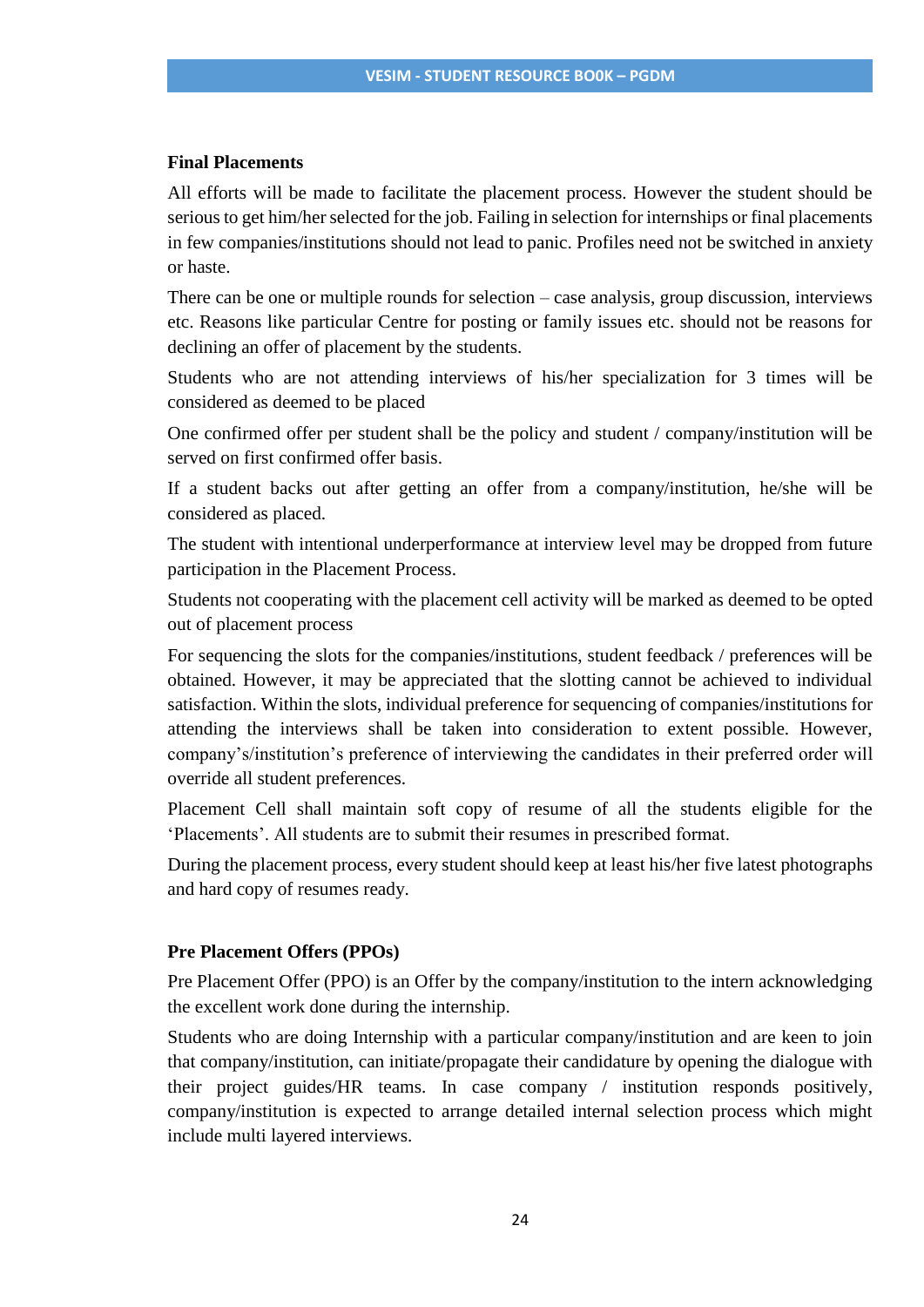#### **VESIM - STUDENT RESOURCE BO0K – PGDM**

If student is not interested for any reason/s (profile/package etc.), he/she shall express to the company/institution his/her inability to proceed further in selection process at this stage itself. In other words, student can decline at this stage i.e. at the time of interview and ensure that no formal PPO comes out.

It is obvious that no company/institution will extend any offer to any uninterested candidate. Therefore, if PPO comes out to VESIM from company/institution – either through formal/informal communication, it will be considered to have student's willingness and confirmation to join that company/institution.

At this stage i.e. after PPO is received by the Institute, student will not be able to back out and he/she will be taken out of Placement Process.

**Note :**However a detailed Placement Policy is made in consultation with Students , Place Com Team , Respected Dean , Respected Director in the interest of students for smooth functioning of the Placement Activities and will be handover at appropriate time.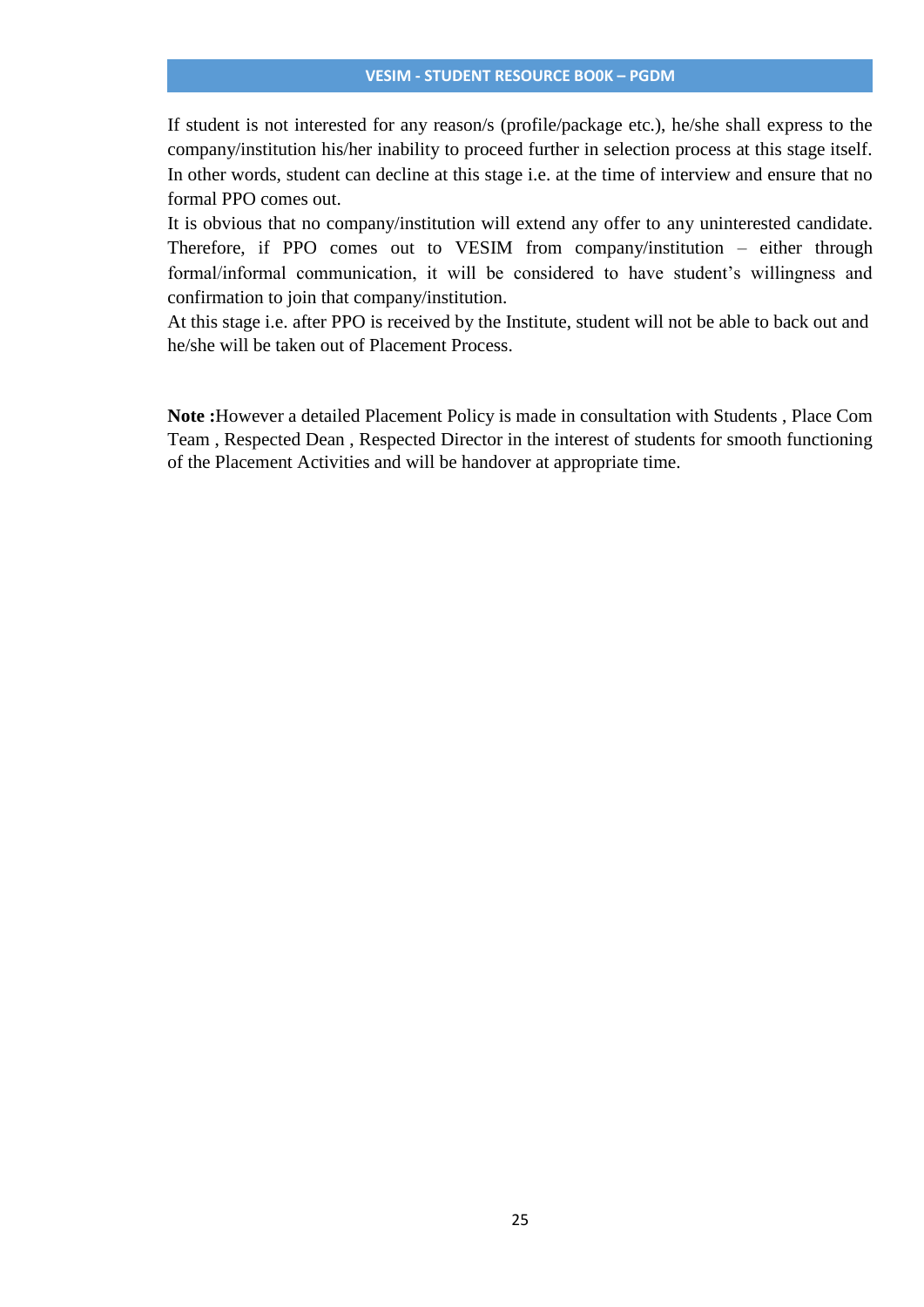## **Annexure III**

# **Guidelines for yuva for seva project**

- **1.** All students need to work in their respective NGO only
- **2.** Students should report on time every day at their respective NGO. Seven hours per day should be dedicated to the NGO.
- **3.** Every student should dress decently. (No shorts and skirts allowed).
- **4.** Please always carry your college ID with you.
- **5.** Taking holidays during this period is not allowed.
- **6.** Students should strictly follow rules of NGO. Misbehavior will not be tolerated.
- **7.** All students need to give update of their project to their mentors. Please coordinate with them for same.
- **8.** Every student need to keep a record of their daily work. Weekly report need to be mailed to their mentors and CC: snehal.chincholkar@ves.ac.in and bharatiya.shreya@ves.ac.in
- **9.** After completion of 7 days of project students need to give weekly report via mail (No standard format). In 15 days 2 reports need to be submit to their mentors.
- **10.**After completion of 15 days project students need to submit a final project report (Details about project report will be communicated in due course)
- **11.**Students also need to participate in poster making competition. ( Details will be communicated in due course)
- **12.**For your project report if you are clicking pictures and getting data from NGO, please take prior permission from concern authorities.
- **13.**Any expenses (traveling, accommodation, food etc.) will not be borne by VESIM.
- **14.**Students opting for outside Mumbai NGO, should also bear all the expenses by themselves. Some NGOs may bear cost of lodging and boarding with prior notice.
- **15.**You should submit the declaration form before proceeding for this project. It is also assume that you all have taken prior permission from your guardians for working in respective NGO and your parents/guardians are informed about 15 days project.
- **16.**Your safety is our priority, so in any case any student (especially female students) feel insecure regarding work area, work or working time, you may bring it to the attention of your mentor. Please avoid secluded area and work in groups. Please keep your own security at top most priority.
- **17.**After successful completion of project, project submission and participation in poster making competition students will be provided certificates.
- **18.** After completion of project students need to join the college on schedule date.
- **19.** In case of any emergency/clarification, contact students Representative or faculty coordinator.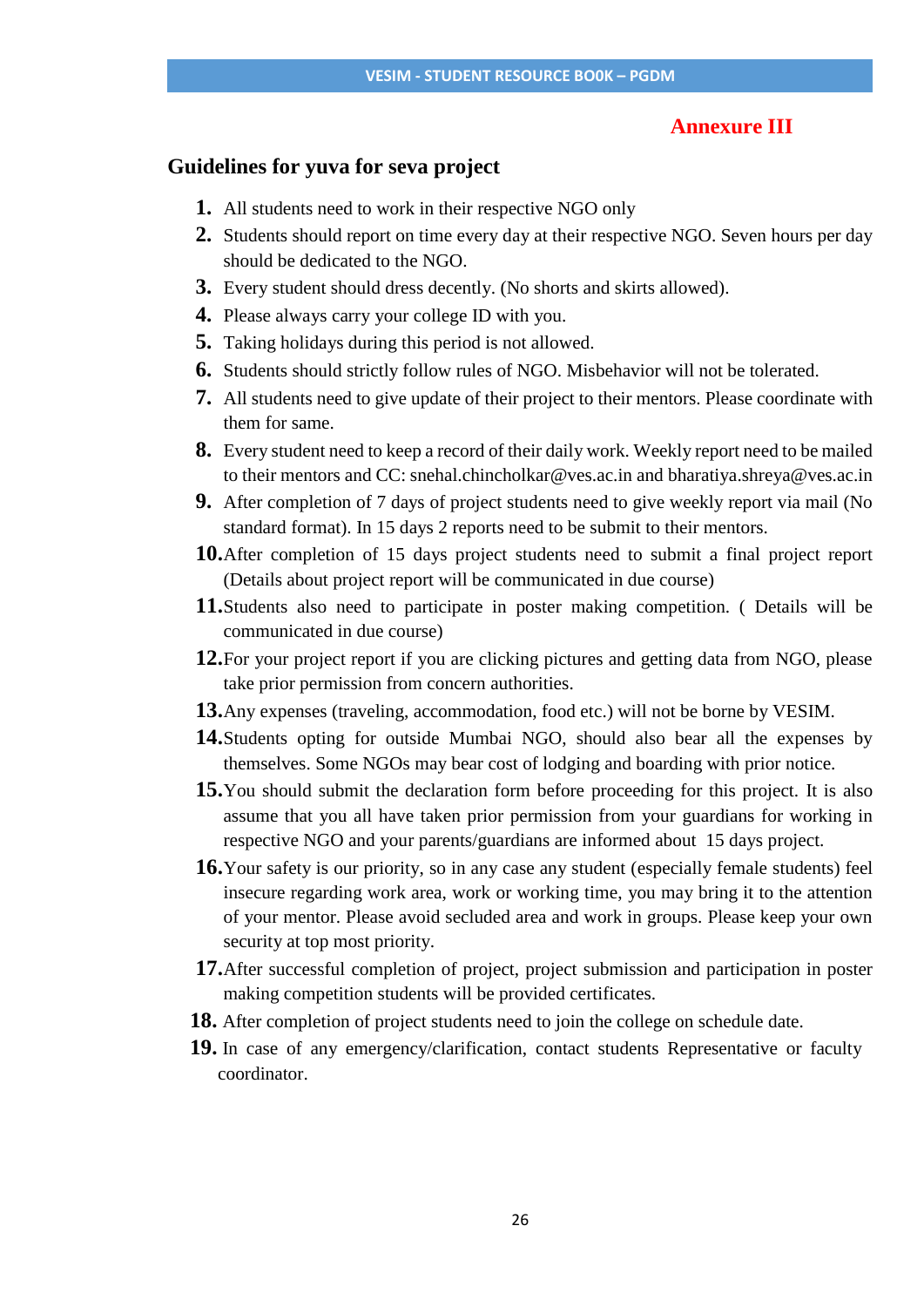# **Declaration Form**

(Declaration to be filled by Parent)

I hereby declare that my son / daughter, is going for the Yuva for Seva campaign initiated by Vivekanand Education Society's Institute of Management Studies and Research. He/she will be going to the \_\_\_\_\_\_\_\_\_\_\_\_\_\_\_\_\_\_\_\_\_\_\_\_\_\_\_ NGO in\_\_\_\_\_\_\_\_\_\_\_\_\_\_\_\_\_\_ and I have given

permission for the same.

Signature of the Parent/Guardian

# (Declaration to be filled by the student)

|                              |  | $\Box$ , hereby declare that I am                                                |
|------------------------------|--|----------------------------------------------------------------------------------|
|                              |  | as a                                                                             |
|                              |  | volunteer. I take responsibility for my behaviour and my college (Vivekanand     |
|                              |  | Education Society's Institute of Management Studies and Research) will not be    |
|                              |  | held responsible for any action of mine. I have read all the guidelines provided |
| with this form in Annexure-I |  |                                                                                  |

Signature of the student

Roll No. Class: Division:

\*Please Note

1. Submit the declaration form to Yuva For Seva cell members or to Prof. Snehal Chincholkar

2. Students who cannot take signature of their parents please tell your parents to send a mail for giving approval on e-mail id- [snehal.chincholkar@ves.ac.in](mailto:snehal.chincholkar@ves.ac.in) and bharatiya.shreya@ves.ac.in.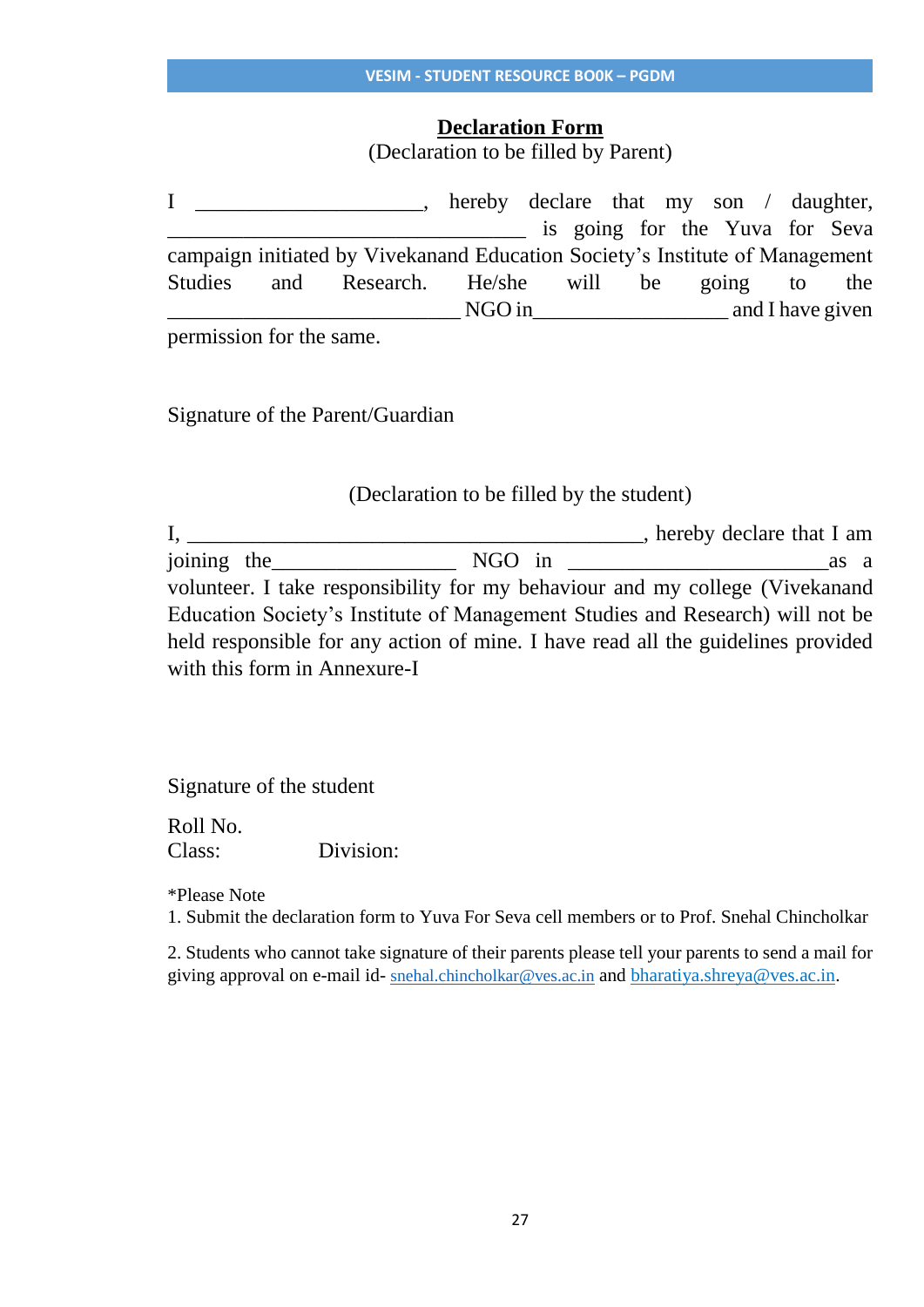# **Annexure IV**

# **Guidelines for Management Internship Project (MIP)**

## **1. Introduction**

## 1.1 **Objectives**

- 1.1.1 The Management Internship Project (MIP) is an important component of course curriculum at VESIM.
- 1.1.2 To help in bridging the gap between the academic institution and corporate world. At VESIM, students will undertake a 3 months (12 weeks) MIP at any organization during the Trimester VI preceded by summer vacation and prior to commencement of V Trimester
- 1.1.3 The project carries a Weightage of 200 marks.
- 1.1.4 Each student would be provided with a VESIM faculty (faculty mentor) and an industry mentor from the organization where student is doing MIP (the host organization) for monitoring and guiding the student.

## 1.2 **Project:**

- 1.2.1 MIP projects must be of direct interest to the host organization.
- 1.2.2 Students are encouraged to take up projects, which are technical, multi- disciplinary, involve teamwork, mission and goal oriented, and time bound.

## 1.3 **Interaction with Faculty Mentor**

- 1.3.1 The faculty mentor shall be appointed before the student joins the host organization for the MIP so that the student can consult the faculty mentor about the project to be undertaken.
- 1.3.2 The faculty mentor should normally conduct at least one visit to the host organization during the MIP. If due to unavoidable reasons, such visit cannot be possible then the mentor should monitor the student by remaining in constant touch with the student and coordinate and interact with the respective industry mentor during the MIP period to monitor the student's progress.
- 1.3.3 Any change in the Industry mentor, students must immediately communicate to the course coordinator and faculty mentor.
- 1.3.4 The student should maintain a daily work diary and submit weekly report to the faculty mentor

## 1.4 **Interaction with Industry Mentor**

- 1.4.1 The industry mentor acts as a project guide and helps in identifying the suitable project for the student and guide him/her about project technicalities.
	- **2.** Industry mentor and the faculty mentor will evaluate the student.

## **2.1 Attendance**

- 2.1.1 100 % attendance is compulsory during MIP.
- 2.1.2 Student should record their attendance as per procedure of the host organization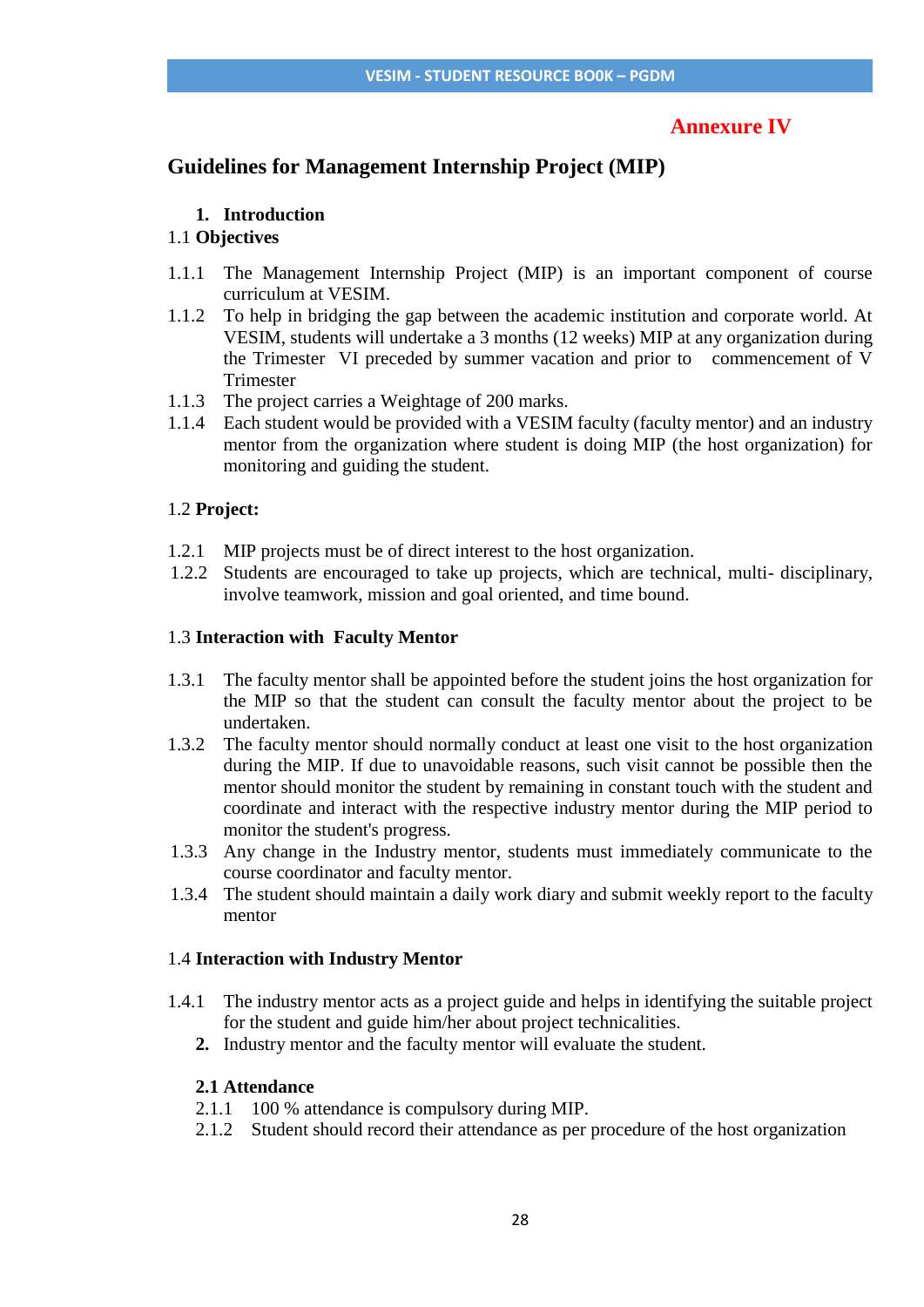- 2.1.3 As an intern students are placed in a role of ambassador of the institute hence they have to maintain professional and social imprints of high standards in the organization they are doing the MIP.
- 2.1.4 They have to conform to rules and regulation of workplace.
- 2.1.5 They have to ensure strict adherence to timings of the organization.
- 2.1.6 The student shall be subject to leave rules of organization he/she is working for.
- 2.1.7 Dress in formals or as per the rules of the organization, during MIP.
- 2.1.8 The student will not be allowed to undertake any other assignments or duty during MIP. In case it is essential to utilize the services of the students for placement activities, prior approval of the Area chairperson/Dean has to be obtained by the placement department for a particular student for specific days.
- 2.1.9 If the student is sent out of station by the host organization as part of the project, student should inform to the course coordinator and faculty mentor.

## **2.2 Conduct and Behavior:**

- **2.2.1** Students to maintain high ethical standards i.e. being regular, punctual and obedient at work.
- **2.2.2** Ensure strict adherence to the timings of the host organization.
- **2.2.3** Students must communicate about exceptional incidences to the faculty mentor.
- **2.2.4** No-due certificate to be taken from the host organization at the close of MIP and submitted to the course coordinator.

### **3. Start of MIP**

- 3.1 All students should join their respective host organizations for MIP.
- 3.2 Because MIP is an on-the-job training (OJT), students should work for 12 weeks at the host organization.
- 3.3 Students can proceed for MIP only after they clear all the dues (fee/library/computer/casebooks, telephone, others) at VESIM.

## **4. MIP Evaluation:**

4.1 Students should maintain a date-wise diary and make all their noting /drawings etc. This diary to be shown to and initialled by the industry mentor and to be shown to the faculty mentor during the visit. Students must submit weekly reports of the tasks conducted at the host organization to their respective faculty mentors and the course coordinator.

#### 4.2 **Initial Information Report (IIR)**:

**4.2.1** One copy to be submitted to the Placement dept., VESIM, Faculty Mentor and Industry Mentor, as per Proforma.

#### **4.3 Project Proposal (PP):**

- **4.3.1** To be submitted each to faculty mentor and industry mentor
- **4.3.2** Describe your project in up to 150 words
- **4.3.3** If more than 1 students doing MIP in the same organization, they have to take separate projects for each one of them. If there is a large project which requires to be taken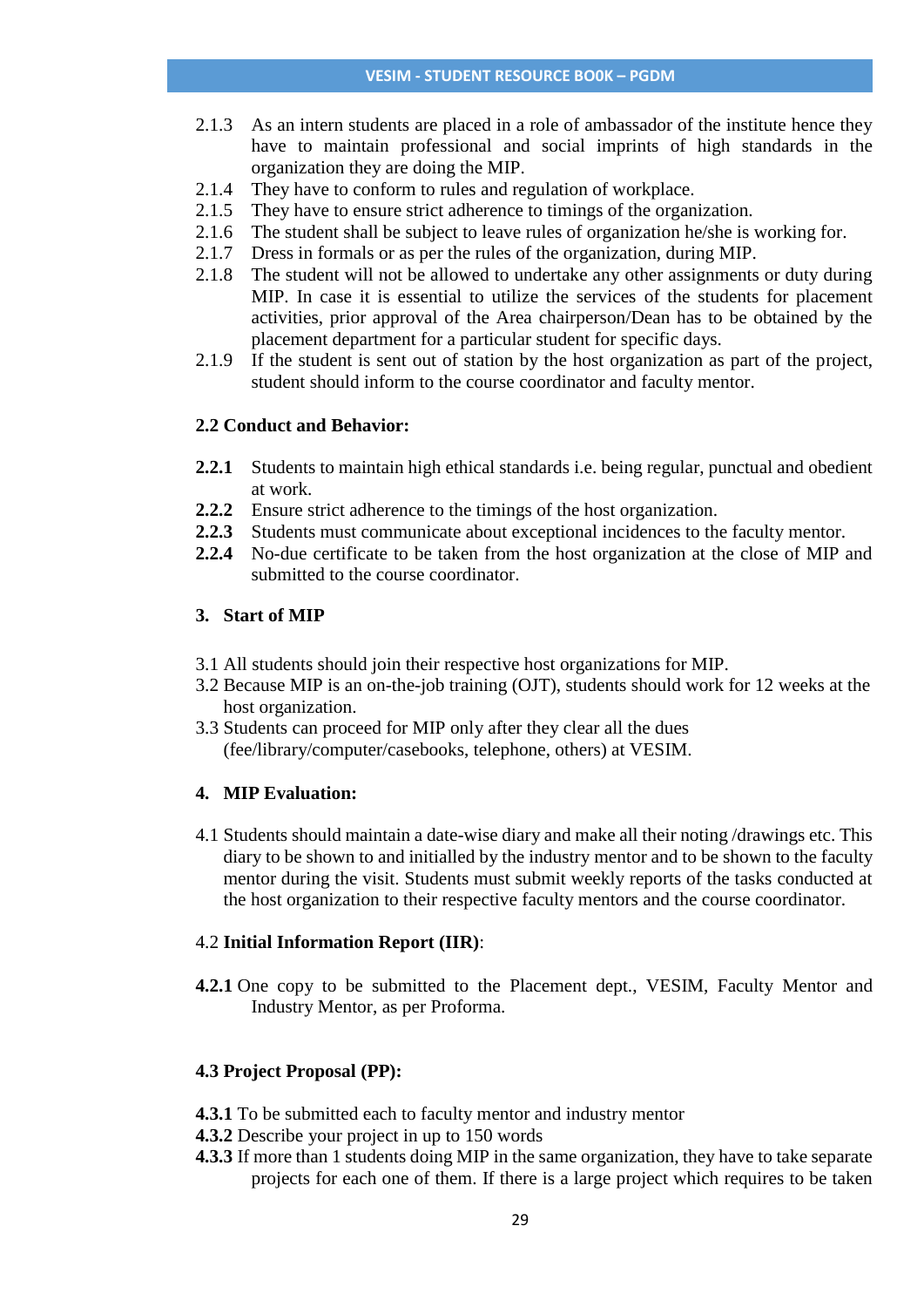up by more than 1 student, following procedure is to be followed:

- **a.** The students to provide justification through the industry mentor.
- **b.** Through the industry mentor, the project to be bifurcated in such a way that every students is allotted a specific part of the project for MIP so as to prepare and submit separate and individual reports for evaluation.
- **c.** The title of the project should clearly indicate the portion of the project undertaken by each student.
- **d.** Project proposal should be submitted as per the format. Project and its title cannot be changed without prior approval of Faculty Mentor.

# **4.4 Interim Report (IR)**

- **4.4.1** This report is for a mid-term evaluation.
- **4.4.2** This report is an attempt to document the work done by the student.
- **4.4.3** The report to be on the prescribed format.
- **4.4.4** The structure of the Interim Report is as follows:

# **4.4.4.1 Introduction**

- **a.** About the company (not more than 100 words)
- **b.** Profile of department in the organization where MIP is being done (not more than 200 words)

# **4.4.4.2 Project Description**

- **a.** Details of the work conducted for the MIP
- **b.** Outcome/learning of the work done by student
- **c.** Details of the work remained to be undertaken
- 4.4.5 The following should not be a part of the interim report
	- Glossary, Definitions, Description of the products/services of the organization, guidelines of the regulatory authorities, and history of the organization.
- 4.4.6 The interim report should be not short but not more than 3000 to 4000 words

# **4.5 Industry Visit:**

The faculty mentor should have at-least one visit to the organisation where the students allotted to him/her are doing MIP. As part of evaluation a presentation by the student, in addition to the discussions with the student and the industry mentor can be organized

# **4.6 Final Project Report:**

- **4.6.1** To be submitted to each of the faculty mentor and industry mentor
- **4.6.2** The final project report must be submitted in hard copy as well as in soft copy in "MS Word Document" file. PDF file will not be accepted.
- **4.6.3** The Project Report is to be prepared as per the guidelines.

# **4.7 Executive Summary:**

- **4.7.1** Summary of MIP report, in 5-6 pages, to be submitted by the student 2 copies along with final project report.
- **4.7.2** It should cover all important aspects.
- **4.7.3** This would also be used with Resume of student for placement.

# **4.8 Presentation & Viva:**

- **4.8.1** Students will have to make individual presentations of their respective projects.
- **4.8.2** Upon completion of MIP, VIVA-VOCE of individual students will be conducted.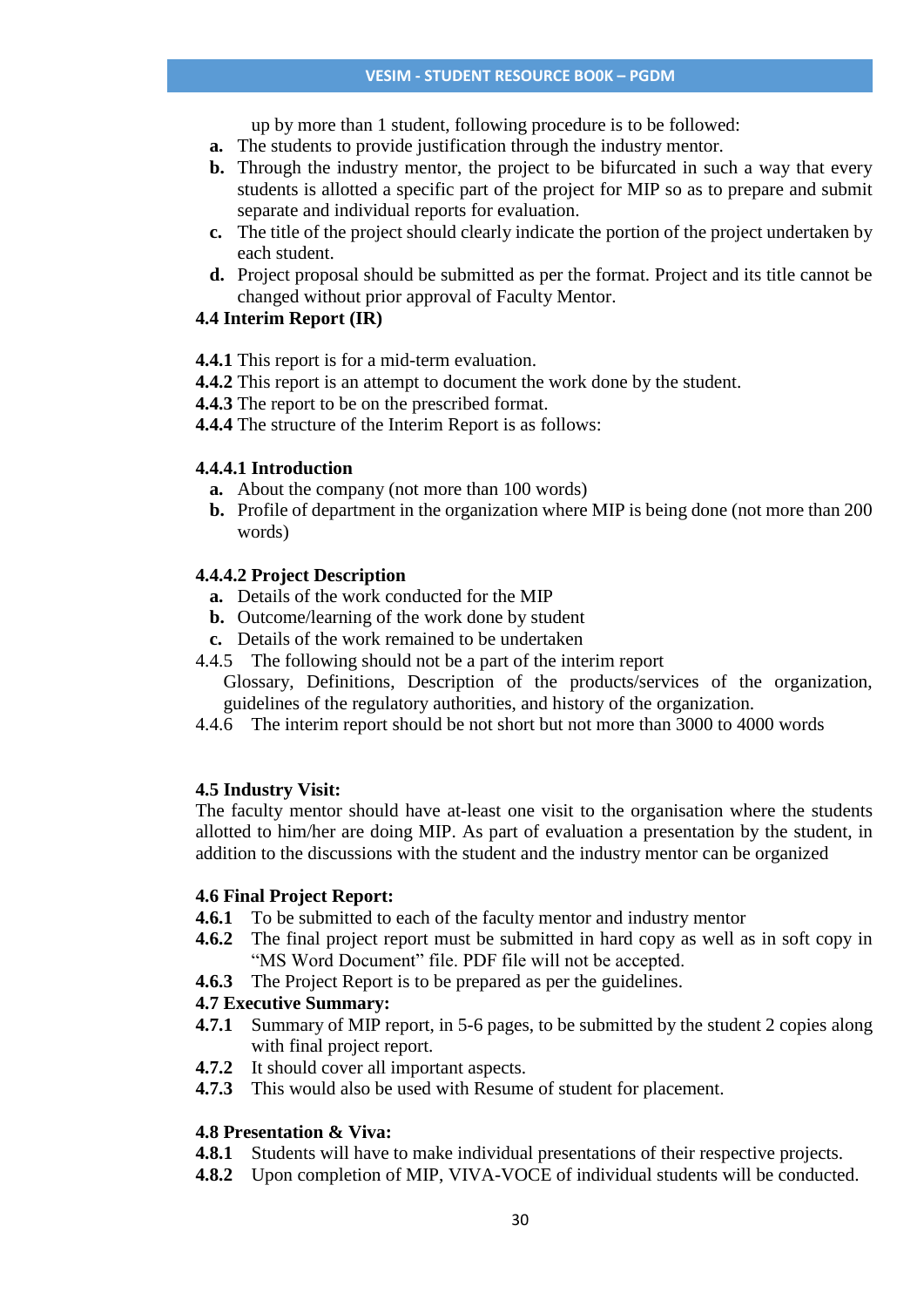- **4.8.3** Remember for making the final presentation
- **a.** Total time for presentation and VIVA shall 20 minutes to present all the project/s.
- **b.** Presentation should contain the matter and data which is readable by the evaluators and should not be have company balance sheets and financial statements etc.
- **c.** Content that is related to the project only to be covered in the presentation. E.g. videos and pictures providing generic information about the host organization must not be a part of presentation.

| <b>Activity</b>       | <b>Evaluator</b>          | Weightage | <b>Evaluation</b> to | Date for submission |
|-----------------------|---------------------------|-----------|----------------------|---------------------|
|                       |                           |           | be completed         | of marks to         |
|                       |                           |           | by date              | VESIM exam          |
|                       |                           |           |                      | department          |
| Initial Information   | <b>Faculty Mentor</b>     |           |                      |                     |
| Report (IRR)          |                           |           |                      |                     |
| Project Proposal      | <b>Faculty Mentor</b>     | 10        |                      |                     |
| <b>Interim Report</b> | <b>Faculty Mentor</b>     | 30        |                      |                     |
|                       | Industry Mentor*          | 30        |                      |                     |
| Industry              | <b>Faculty Mentor</b>     | 10        |                      |                     |
| Visit/Feedback        |                           |           |                      |                     |
| <b>Final Report</b>   | <b>Faculty Mentor</b>     | 60        |                      |                     |
| Final Viva &          | Faculty Mentor/           | 60        |                      |                     |
| Presentation          | <b>External Examiners</b> |           |                      |                     |
|                       | $(panel^{**} of 3)$       |           |                      |                     |
|                       | members) Average          |           |                      |                     |
|                       | be taken<br>to            |           |                      |                     |

## **4.9 MIP Evaluation Details:**

\*The feedback by the industry mentor is being taken in the form of evaluation of the student. **Note:**

- For submission of interim report, final report, and presentation viva, No extension will be given to students who are unable to join the MIP organization in time.
- In special cases, additional time may be given for submissions of project proposals by the students who are given extension of time to join the MIP organization.
- This extension for joining the MIP cannot be more than a week
- The panel for evaluation of presentation and Viva will comprise of VESIM faculty, domain experts from industry and HR managers from industry.
- Please see the Annexures for evaluation purpose.

# **5. MIP Completion:**

- 5.1 MIP completion date mentioned in the calendar will not be changed
- 5.2 On completion of 12 weeks MIP, the student must collect a relieving letter and no dues certificate from the MIP organization and submit to coordinator's office.
- 5.3 Students should report to the institute along with completion certificate from MIP organization on the letterhead of the MIP organization with the signature of the industry mentor and the seal of the company.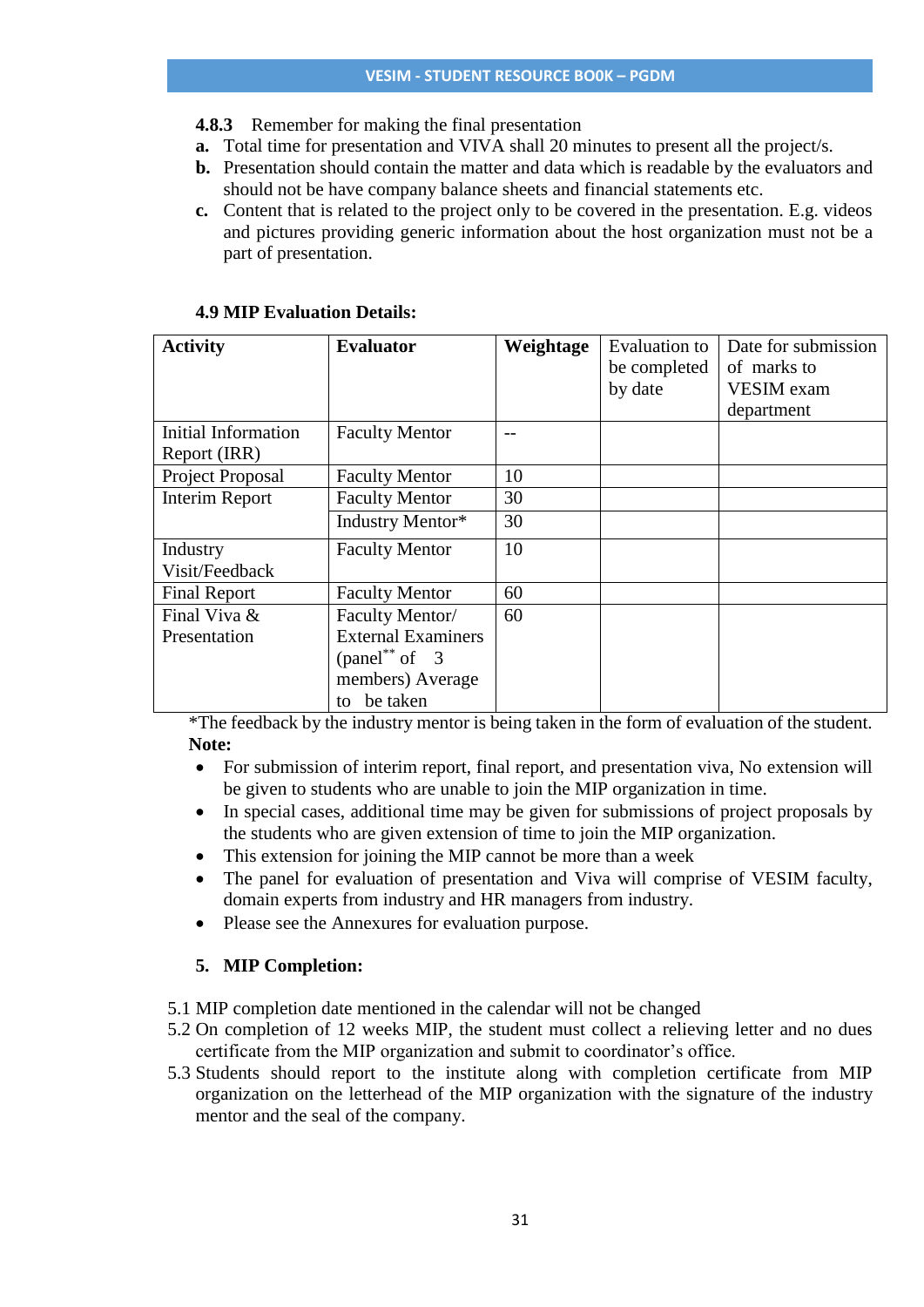#### **6. Feedback:**

- 6.1 With an idea to improve the MIP, the Placements department will collect student feedback from the students.
- **6.2** With an idea to improve the MIP, the Placements department will collect student feedback from the students.

### **7. Faculty Guidance**

Every student shall be with a faculty mentor decided at the beginning of the MIP. Student must get project title approved from faculty mentor and industry mentor. The faculty mentor is to facilitate the student to undertake a meaningful project and to provide guidance. Regular periodic interaction by the faculty mentor with the student and respective MIP organization is necessary.

The faculty should discuss with the industry mentor for all stages for his comments and evaluation.

### **8. Submission of Reports & Marks after VIVA & Presentations, to VESIM:**

Each evaluator (including VESIM–Faculty) should independently award marks. Thereafter the VESIM– Faculty should submit to Examination department the master list after averaging the total marks awarded by all the evaluators on the same day.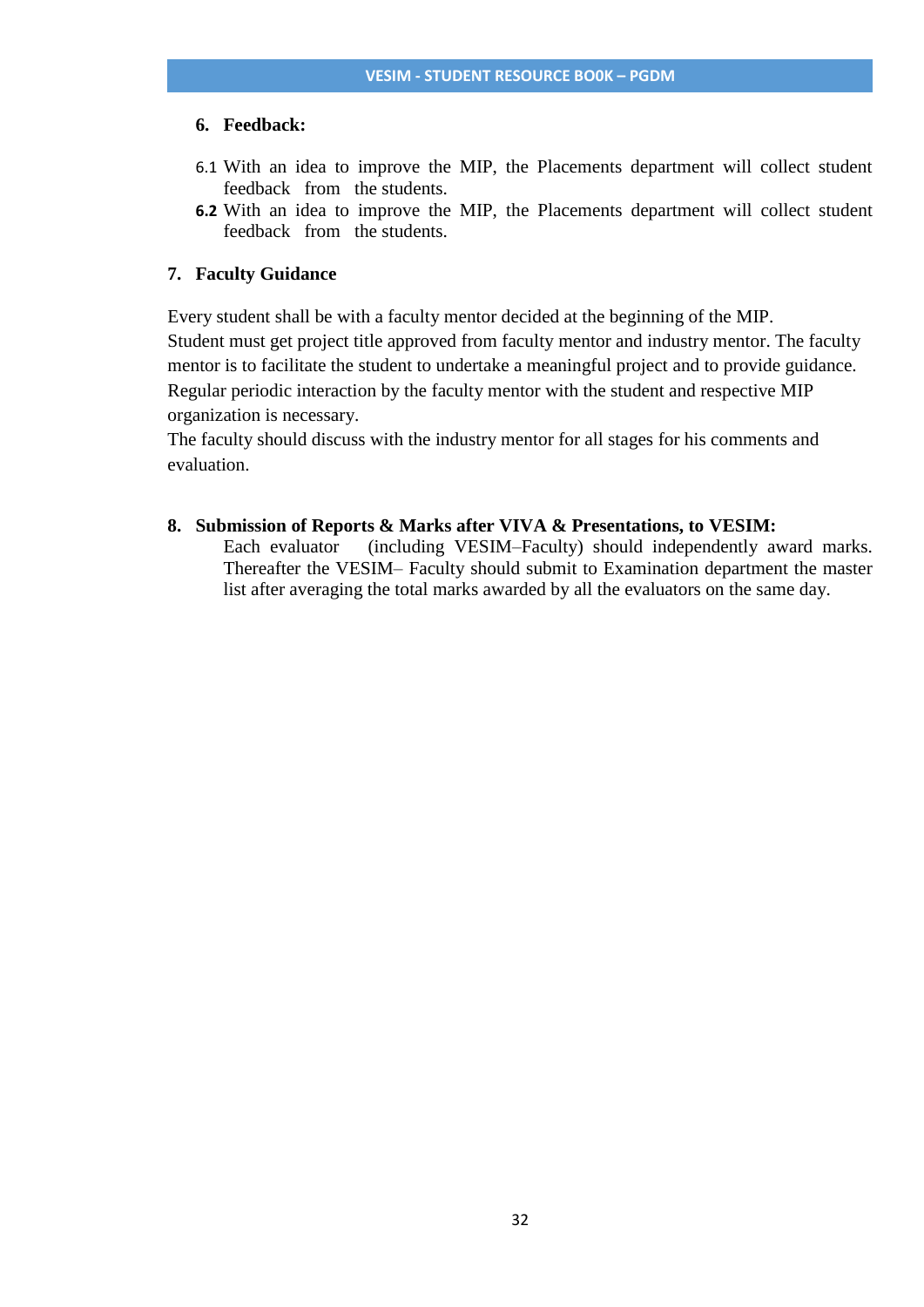# **Annexure V**

# **Application for availing the facility of a Scribe/Writer during Examinations due to Permanent /Temporary Physical Disability / Learning Disability** (To be submitted 7 days prior to the commencement of Examination)

**VES Institute of Management Studies & Research**

(For Office Use)

Approved by Examination Department.

The Controller of Examination VES Institute of Management Studies & Research Mumbai 400074

Dear Sir,

I wish to avail the facility of a Scribe/Writer during the Examination as per the below mentioned details:

| Name of student: |               |          | Date:       |  |
|------------------|---------------|----------|-------------|--|
| Email ID:        |               |          | Mobile No.: |  |
| Class:           | Trimester NO. | Roll No. | Division:   |  |

\_\_\_\_\_\_\_\_\_\_\_\_\_\_\_\_\_\_\_\_\_\_\_\_\_\_\_\_\_\_\_\_\_\_\_\_\_\_\_\_\_\_\_\_\_\_\_\_\_\_\_\_\_\_\_\_\_\_\_\_\_\_\_\_\_\_\_\_\_\_\_\_ \_\_\_\_\_\_\_\_\_\_\_\_\_\_\_\_\_\_\_\_\_\_\_\_\_\_\_\_\_\_\_\_\_\_\_\_\_\_\_\_\_\_\_\_\_\_\_\_\_\_\_\_\_\_\_\_\_\_\_\_\_\_\_\_\_\_\_\_\_\_\_\_

## **Details of Scribe being arranged by the undersigned (Student himself)**

Name of Scribe:

Educational Qualification (with proof - ID card of the current academic year):

Address and Contact No. \_\_\_\_\_\_\_\_\_\_\_\_\_\_\_\_\_\_\_\_\_\_\_\_\_\_\_\_\_\_\_\_\_\_\_\_\_\_\_\_\_\_\_\_\_\_\_\_\_\_\_

Yours faithfully,

Signature of the student Date:

**Encl:** Medical Certificate from a Registered Medical Practitioner with rubber stamp

\_\_\_\_\_\_\_\_\_\_\_\_\_\_\_\_\_\_\_\_\_\_\_\_\_\_\_\_ \_\_\_\_\_\_\_\_\_\_\_\_\_\_\_\_\_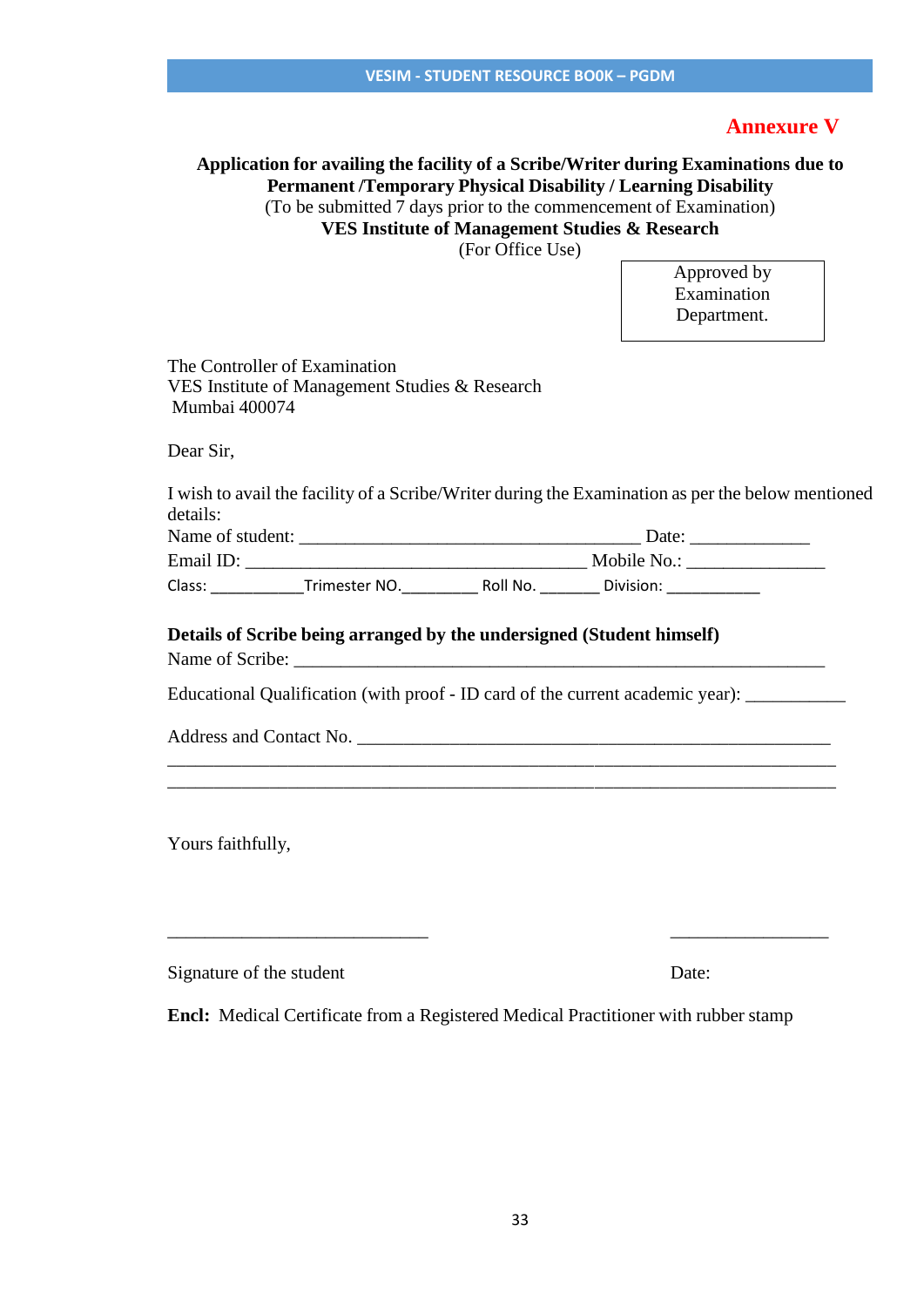# **Annexure VI**

## **Application Form for the Photocopy of the Answer Book/S VES Institute of Management Studies & Research** (For Office Use)

| Approved<br>bv<br>Examination<br>Department. | Accounts<br>department<br>Signature. |
|----------------------------------------------|--------------------------------------|
|----------------------------------------------|--------------------------------------|

The Controller of Examination VES Institute of Management Studies & Research Mumbai 400074

Dear Sir

I wish to obtain the photocopies of my answer book/s as per the following details. I am enclosing herewith a demand draft of Rs.  $\angle$  /- (Rs.500/- per subject/course).

I undertake that I will use the photocopy/ies of the answer book/s only for the purpose of Redressal grievance only and not for any other purpose. I also undertake that I will not show or give the said photocopies anyone else. I will also not transfer the same to any other person for any reason whatsoever. I fully understand that any deviation from the guidelines in this regard will be treated as an act of adoption of unfair means.

| Name of student:<br>Date: |               |          |             |  |
|---------------------------|---------------|----------|-------------|--|
| Email ID:                 |               |          | Mobile No.: |  |
| Class:                    | Trimester No. | Roll No. | Division    |  |

Subject/s for which photocopies are required:

Payment Details: Demand Draft No. \_\_\_\_\_\_\_\_\_\_\_\_\_\_\_\_\_\_\_/ Cash: Amount Rs. \_\_\_\_\_\_\_\_\_\_ Paid on Date:

Date: \_\_\_\_\_\_\_\_\_\_\_\_\_\_\_\_\_

Name & Signature of student

 $\overline{\phantom{a}}$  , and the contract of the contract of the contract of the contract of the contract of the contract of the contract of the contract of the contract of the contract of the contract of the contract of the contrac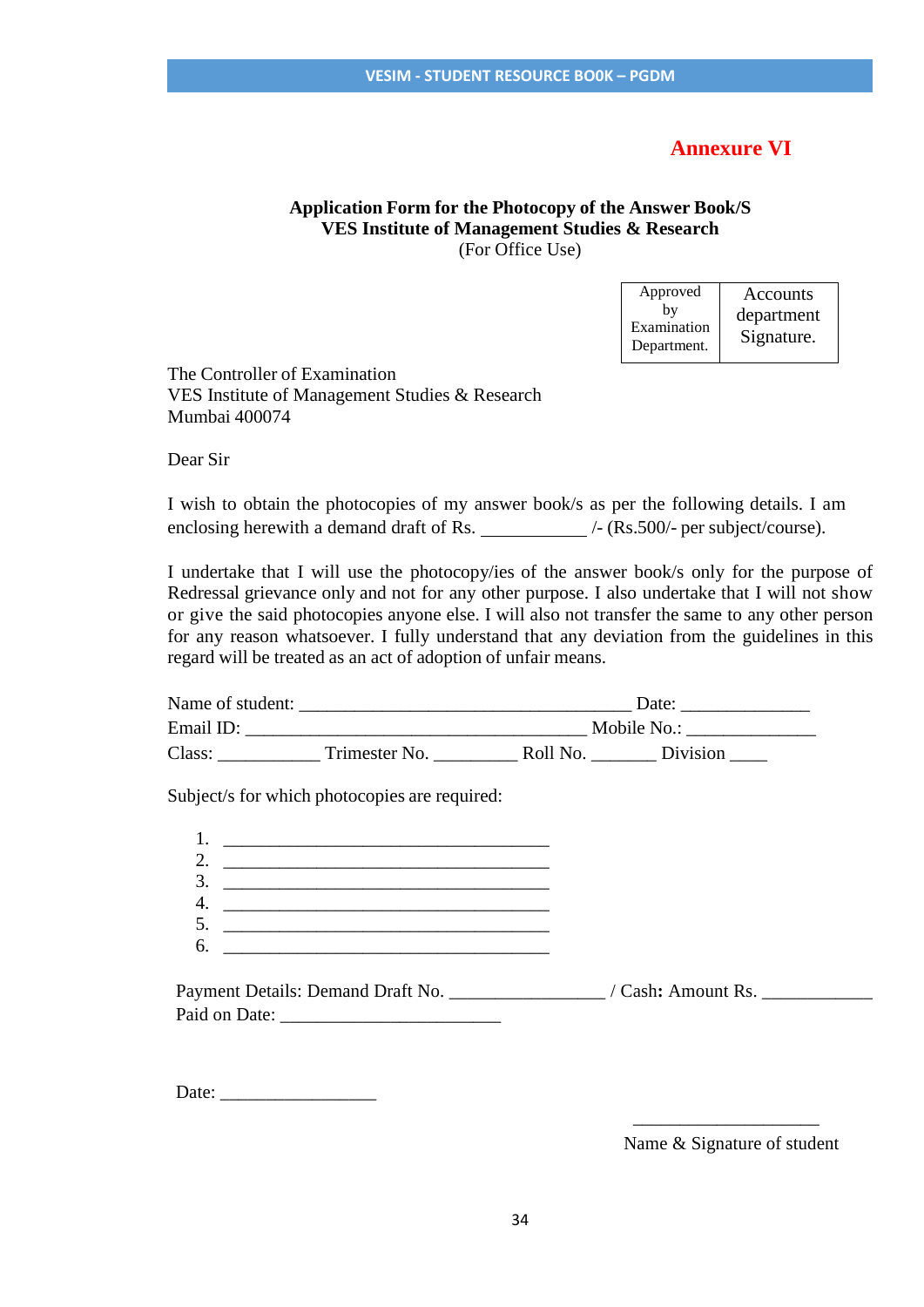# **Annexure VII**

# **Application for Redressal of Grievance Regarding Re-valuation of answer-books VES Institute of Management Studies & Research**

The Controller of Examination VES Institute of Management Studies & Research Mumbai 400074

Dear Sir,

| Subject/s for which revaluations is required:<br>2. $\frac{1}{2}$ $\frac{1}{2}$ $\frac{1}{2}$ $\frac{1}{2}$ $\frac{1}{2}$ $\frac{1}{2}$ $\frac{1}{2}$ $\frac{1}{2}$ $\frac{1}{2}$ $\frac{1}{2}$ $\frac{1}{2}$ $\frac{1}{2}$ $\frac{1}{2}$ $\frac{1}{2}$ $\frac{1}{2}$ $\frac{1}{2}$ $\frac{1}{2}$ $\frac{1}{2}$ $\frac{1}{2}$ $\frac{1}{2}$ $\frac{1}{2}$ $\frac{1}{2}$<br>$\frac{3}{2}$ |  |
|------------------------------------------------------------------------------------------------------------------------------------------------------------------------------------------------------------------------------------------------------------------------------------------------------------------------------------------------------------------------------------------|--|

Date:  $\frac{1}{\sqrt{1-\frac{1}{2}}\sqrt{1-\frac{1}{2}}\sqrt{1-\frac{1}{2}}\sqrt{1-\frac{1}{2}}\sqrt{1-\frac{1}{2}}$ 

Name & Signature of student

Encl: Copy of the question paper.

 $\overline{\phantom{a}}$  , and the contract of the contract of the contract of the contract of the contract of the contract of the contract of the contract of the contract of the contract of the contract of the contract of the contrac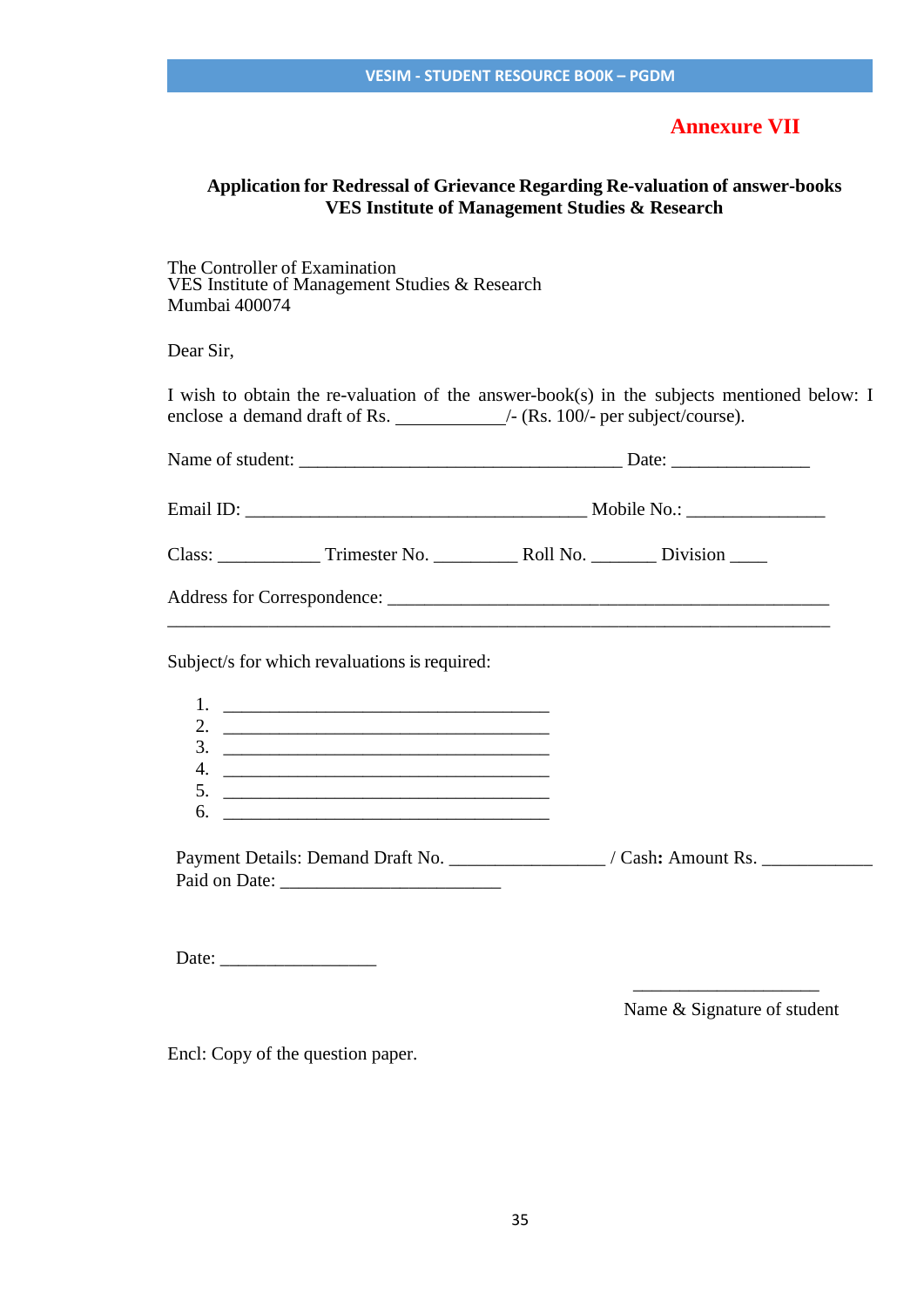# **Annexure VIII**

## **Application for Refund VES Institute of Management Studies & Research**

The Accounts Department VES Institute of Management Studies & Research Mumbai.

Dear Sir/Madam,

Kindly give me the refund of the following:

| <b>Excess Fees - Excess Deposit - Hostel</b>                                                                                                                        |
|---------------------------------------------------------------------------------------------------------------------------------------------------------------------|
|                                                                                                                                                                     |
| <b>Deposit, Any other Fees</b>                                                                                                                                      |
| (Please indicate as applicable)                                                                                                                                     |
| Name of student                                                                                                                                                     |
| Address:                                                                                                                                                            |
| Roll No.                                                                                                                                                            |
| Programme                                                                                                                                                           |
| Class                                                                                                                                                               |
| Division                                                                                                                                                            |
| <b>Student Bank A/c details</b><br><b>Type of account (Savings/Current)</b><br><b>Bank account number</b><br><b>IFSC</b> code<br>(Please attach a cancelled cheque) |
| <b>Email address:</b>                                                                                                                                               |

I am aware that refund of the above fees shall be subject to the admissibility.

#### Signature of Student

#### **Attachments required:**

| Hostel deposit: | <b>Excess fee/ Other Fees:</b> |             | Fee / Deposit original receipt along with copy of the fee / deposit receipt<br>Original deposit receipt for hostel deposit with No due signed by Hostel in charge |         |
|-----------------|--------------------------------|-------------|-------------------------------------------------------------------------------------------------------------------------------------------------------------------|---------|
| Acknowledgement |                                |             |                                                                                                                                                                   |         |
| Received        | Refund                         | application |                                                                                                                                                                   | towards |
|                 |                                |             | (Specify type of Refund) on ______<br>(Date)                                                                                                                      |         |

Signature of the counter staff with date and stamp